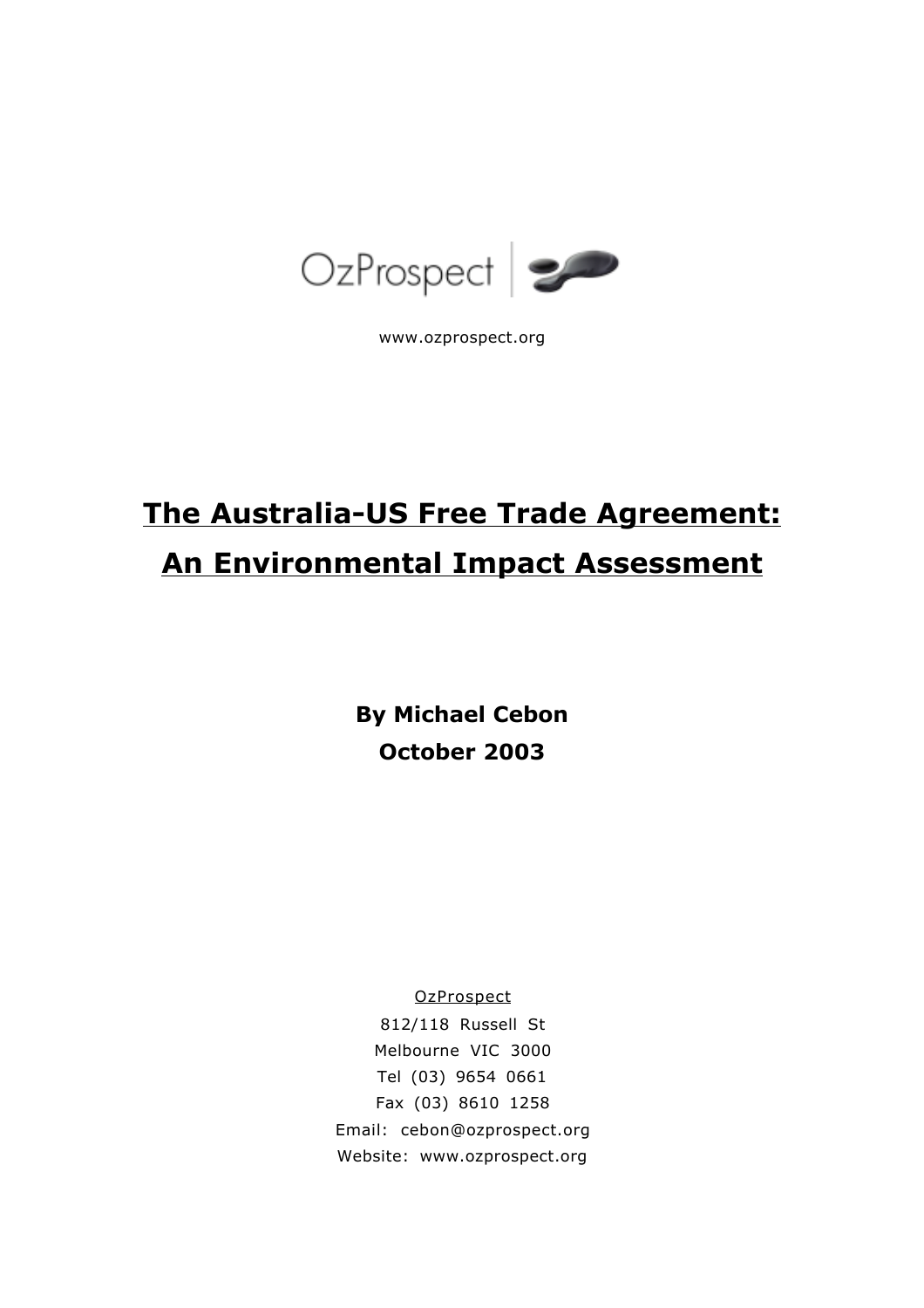# **Contents**

|    | <b>Executive Summary</b><br><b>Introduction</b>     |                                                        |    |  |  |  |
|----|-----------------------------------------------------|--------------------------------------------------------|----|--|--|--|
|    |                                                     |                                                        |    |  |  |  |
| 1. | <b>Increased Agricultural Production for Export</b> |                                                        |    |  |  |  |
|    | 1.1                                                 | Current Trends in Agriculture & the Environment        | 4  |  |  |  |
|    | 1.2                                                 | Increased Water Use Under an FTA                       | 7  |  |  |  |
|    | 1.3                                                 | Increased Energy Use Under an FTA                      | 8  |  |  |  |
|    | 1.4                                                 | Other environmental impacts                            | 9  |  |  |  |
| 2. | <b>Transport Effects</b>                            |                                                        |    |  |  |  |
|    | 2.1                                                 | Increased Greenhouse Gas Emissions and Other Pollution | 10 |  |  |  |
| З. | <b>Legal and Policy Issues</b>                      |                                                        |    |  |  |  |
|    | 3.1                                                 | Regulation of Genetically Modified (GM) Food           | 12 |  |  |  |
|    | $3.2^{\circ}$                                       | Proposed Quarantine Provisions                         | 13 |  |  |  |
|    | 3.4                                                 | Proposed Investor-State Provisions                     | 14 |  |  |  |
| 4. |                                                     | <b>Policy Recommendations</b>                          | 17 |  |  |  |
|    | <b>References</b>                                   |                                                        | 18 |  |  |  |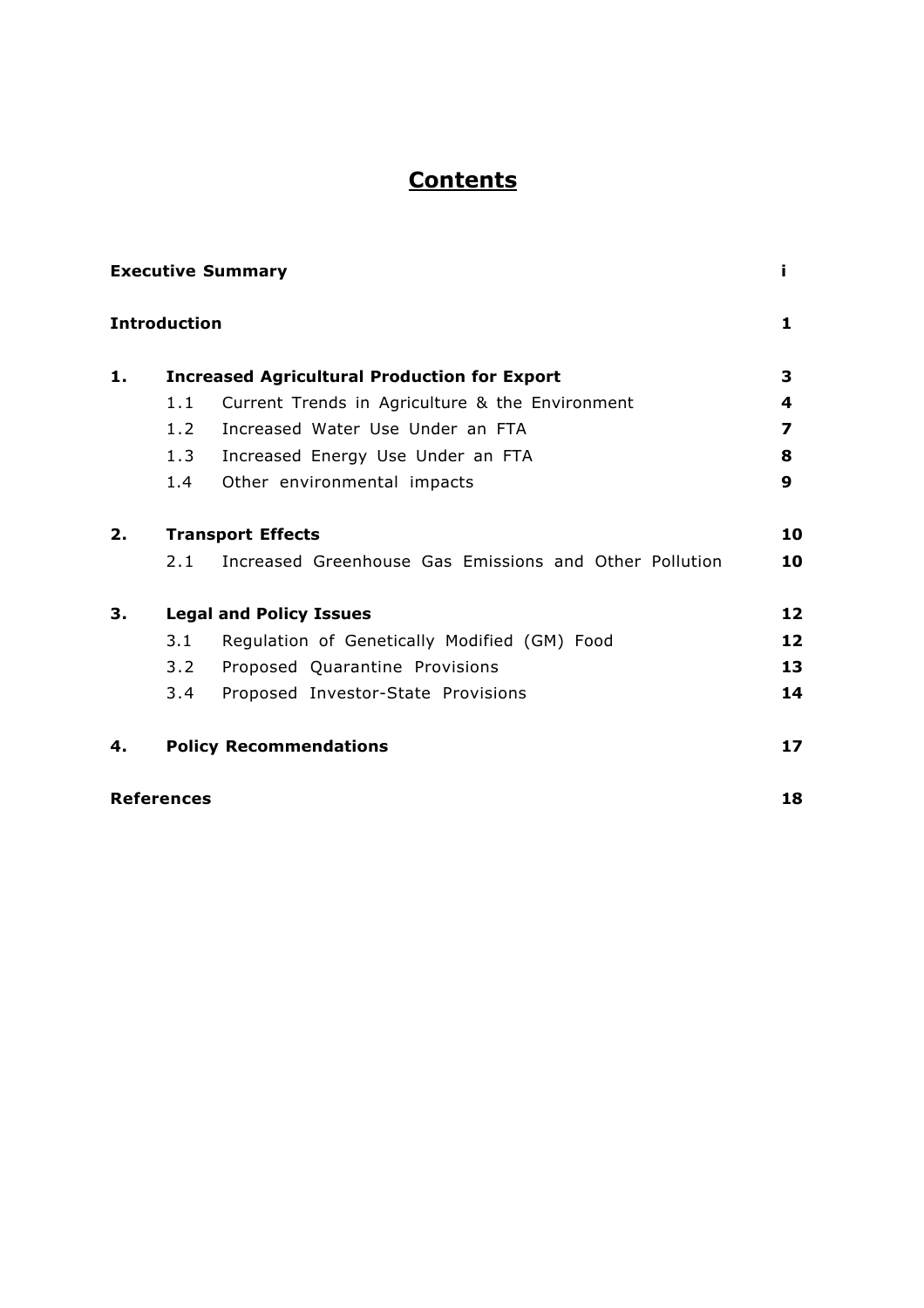# **Executive Summary**

A free trade agreement between Australia and the US will bring with it significant environmental impacts. The Australian Federal government has commissioned two studies to assess the economic impact of the agreement, but unlike in the US where environmental reviews are legislated, it has not conducted any research into the potential environmental impact of the agreement. In the absence of any government-supported research, this report considers the environmental impacts of the proposed US-Australia Free Trade Agreement (FTA)

#### *Increased Agricultural Production for Export*

One key objective of the proposed agreement is to increase agricultural production for export. Australia at present exports 80% of its agriculture, but broad-scale, export-oriented agricultural land use has resulted in serious environmental degradation, including salinisation due to land clearing and over irrigation, water overuse, high greenhouse emissions, and flow on effects like biodiversity loss and water pollution due to increased pesticide and fertiliser use.

A FTA with the U.S. will exacerbate many of these problems. Government commissioned modelling shows large increases in exports of two of Australia's most damaging agricultural products – sugar and dairy – under the proposed agreement. The water and energy embodied in these exports are significant – the agreement will cause an increase of 7.5% in Australia's total agricultural water use, and an increase of 25% in energy-related greenhouse gas emissions from agriculture.

Increased exports of sugar and dairy – already some of Australia's biggest users of chemical fertilisers and pesticides – will increase the total volume of agricultural chemical use, increasing water pollution and soil acidification. These increases are in turn likely to have flow on effects such as an increasing frequency of algal blooms in Australian rivers and further damage to the Great Barrier Reef, already in danger from water pollution.

#### *Transport Effects*

A US-Australia FTA aims to substantially increase the movement of goods within and between Australia and the US. This will entail a significant increase in domestic and international transportation, which will result in flow-on environmental effects, including increased greenhouse gas and other pollution.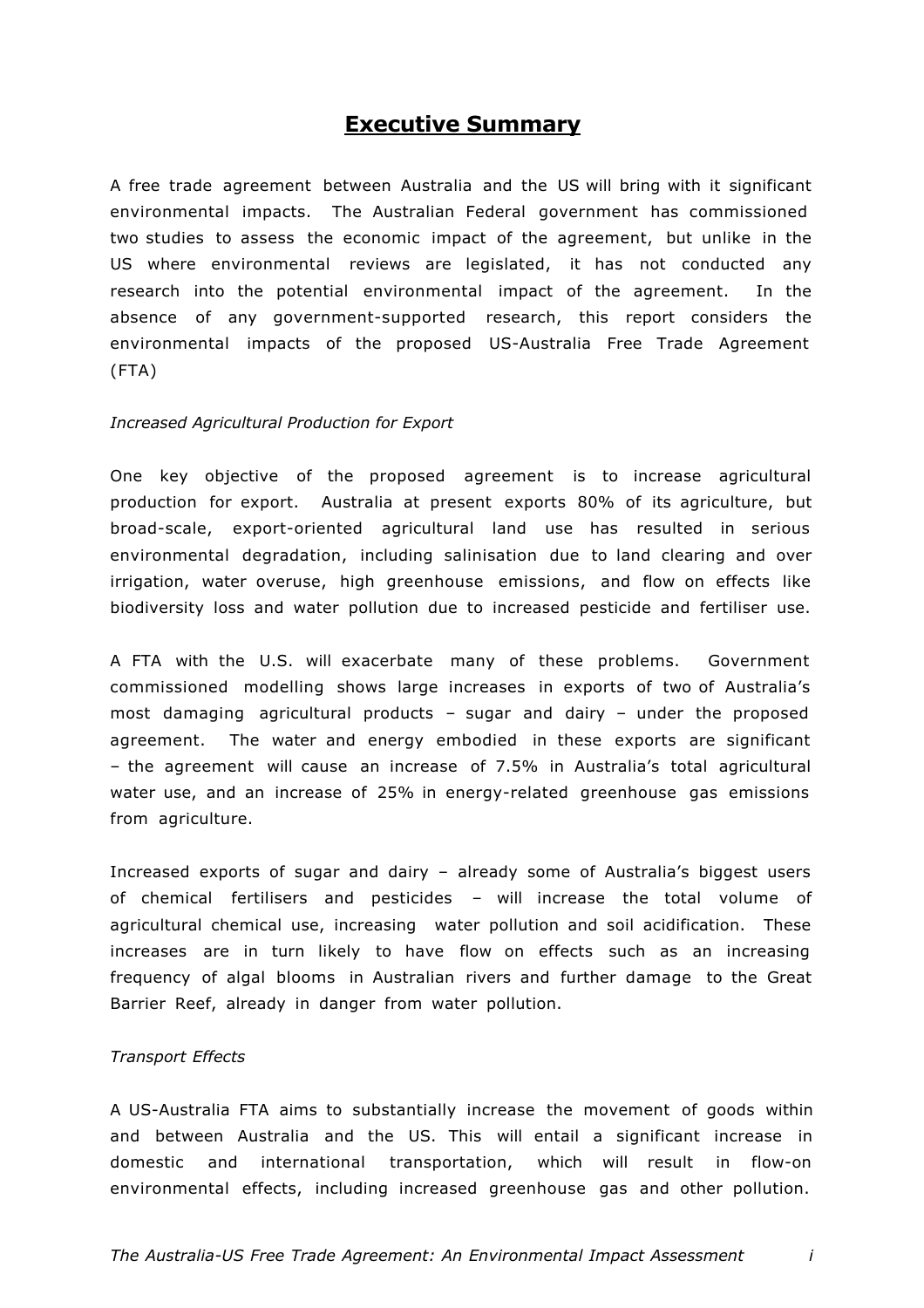Greenhouse emissions from international transport to and from Australia have increased by 63% in the last decade – faster then any other sector. Global shipping already accounts for 5 percent of the world's sulfur oxides and 14 percent of the world's nitrogen oxide emissions from fossil fuels – equal to the nitrogen emissions from all the cars, trucks and other vehicles in the United States. The proposed FTA will only exacerbate further greenhouse and other pollution caused by international transport.

#### *Legal and Policy Issues*

A number of provisions in the agreement itself have the potential to severely impact Australia's environmental policies, and hence effects its natural environment.

The US Trade Representative has identified Australia's regulation of genetically modified organisms (GMOs) as a "barrier to trade", to be eliminated through the FTA. These products pose possible environmental and health risks to Australians, and the removal of the right to regulate them poses a threat to Australia's environment.

The US Trade Representative has also identified Australia's strict quarantine standards as a "barrier to trade" to be eliminated through the FTA. The undermining of quarantine rules will lead to the introduction of pest species and a greater incidence of exotic diseases in Australian agriculture and the general environment.

The inclusion of "investor-state" measures in the proposed agreement will give US investors the right to directly sue the Australian government to stop regulations which are "barriers to trade". In some other free trade agreements which have included such provisions, these challenges have been decided by international tribunals which have lacked transparency and overruled laws without parliamentary input . In the North American Free Trade Agreement (NAFTA) – in which such provisions are included – they have been used almost exclusively to challenge environmental regulations.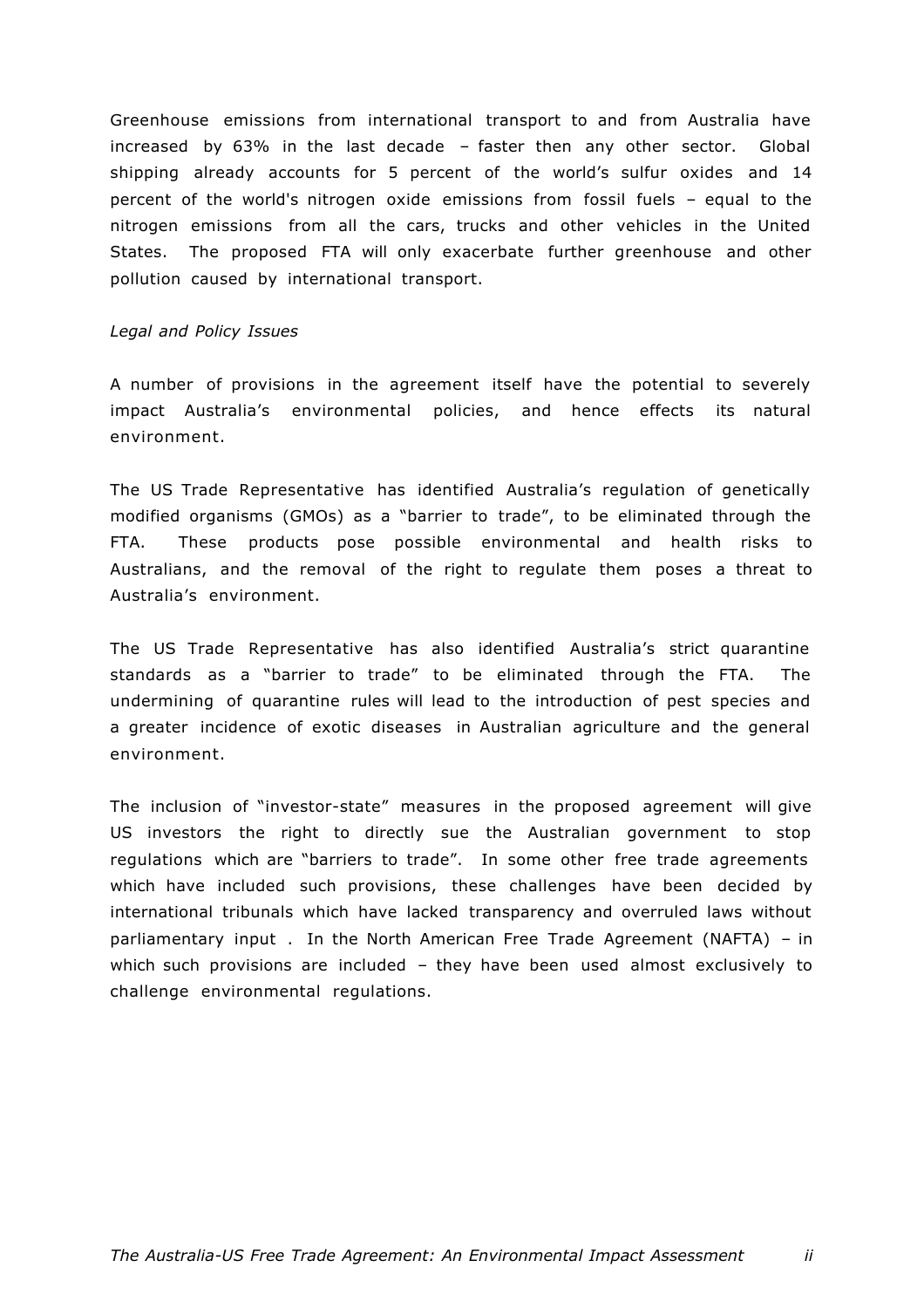# **Introduction**

By January 2004, Australia aims to have signed a Free Trade Agreement (FTA) with the United States of America, according to the most recent comments from both Australian and US negotiators.

In the lead up to the negotiations for the FTA, the Federal Government commissioned three studies of the economics impacts of the proposed agreement: one from the Centre for International Economics (CIE), one from ACIL Consulting and one from the APEC Study Centre. While all three studies considered the possible economic impacts of the agreement, the government commissioned no studies of non-economic, social or environmental impacts of the agreement.

In contrast, the US Trade Act of 2002 requires the United States Trade Representative (USTR) to conduct a review of the environmental impacts of most trade agreements which the government negotiates. Such reviews must include what the USTR describes as "significant opportunities for public involvement" including public submissions at a number of points and consultations with stakeholders to determine the scope of the review (USTR, 2003, p.8). The Trade Act demands that environmental considerations are incorporated into negotiations, and that the USTR report on its environmental review to Congress. According to the Trade Representative:

*The environmental review process is designed to ensure that, through the consistent application of principles and procedures, environmental considerations are integrated into the development of U.S. trade negotiating objectives and positions. The process is intended to provide timely information that will enable trade policymakers and negotiators to understand the environmental implications of possible courses of action. A Draft Environmental Review, prepared and released during the course of negotiations, provides policymakers and negotiators with information concerning potentially significant environmental issues and seeks public comment to inform the development of negotiating positions. A Final Environmental Review, released after the trade agreement is concluded, describes the environmental review process and the Administration's conclusions regarding the agreement's potential environmental impacts.*  (USTR, 2003, pp. 3-4)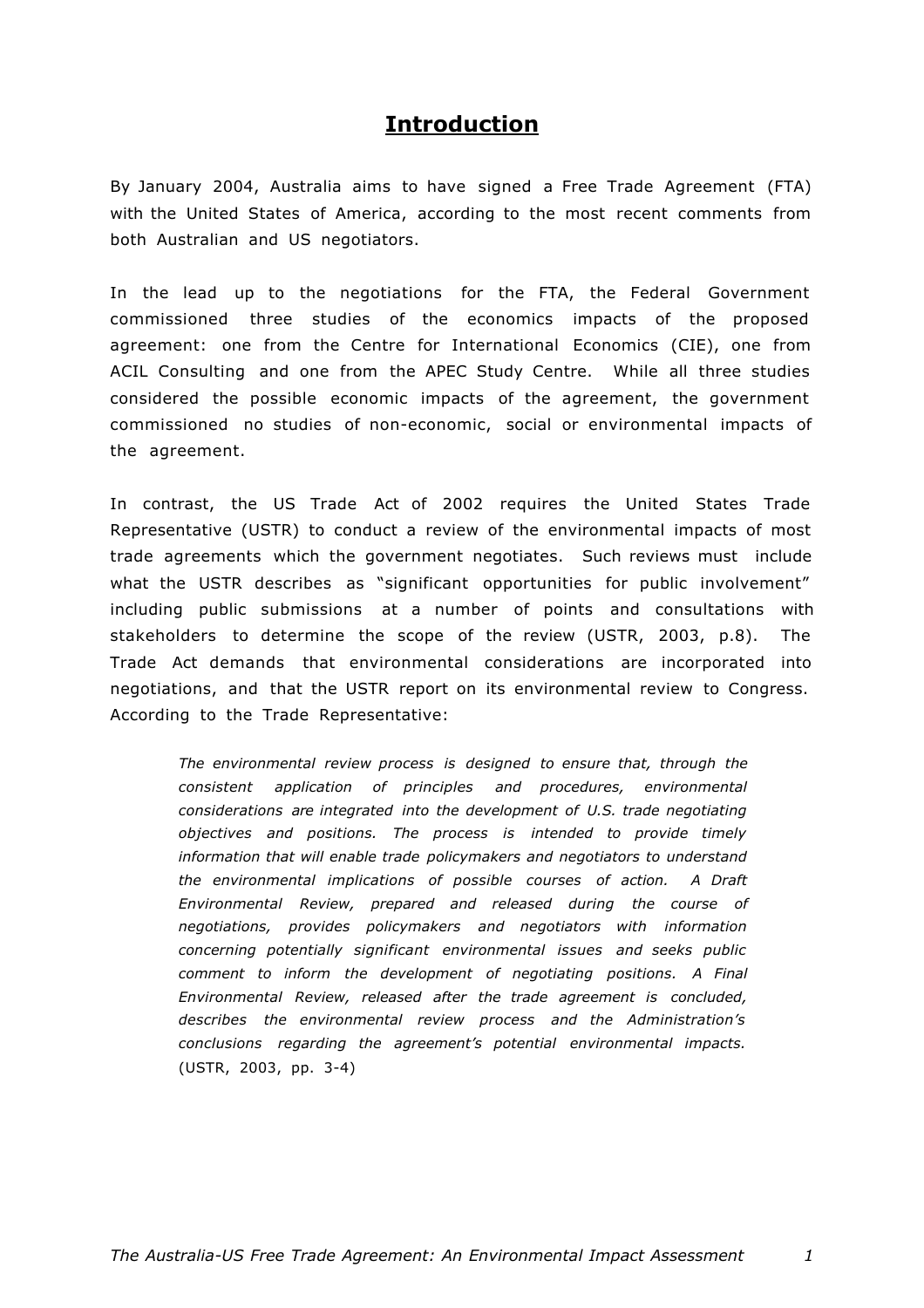In Australia, no such process exists, and the federal government is not required to take environmental considerations into account when negotiating trade agreements. As a result, there is little research about the environmental impacts of the trade agreements Australia negotiates. Environmental considerations play no formal role in Australia's negotiations of free trade agreements, and their is no opportunity for formal public comment.

In the absence of any government-supported research on this matter, this report considers the environmental impacts of the proposed US-Australia free trade agreement.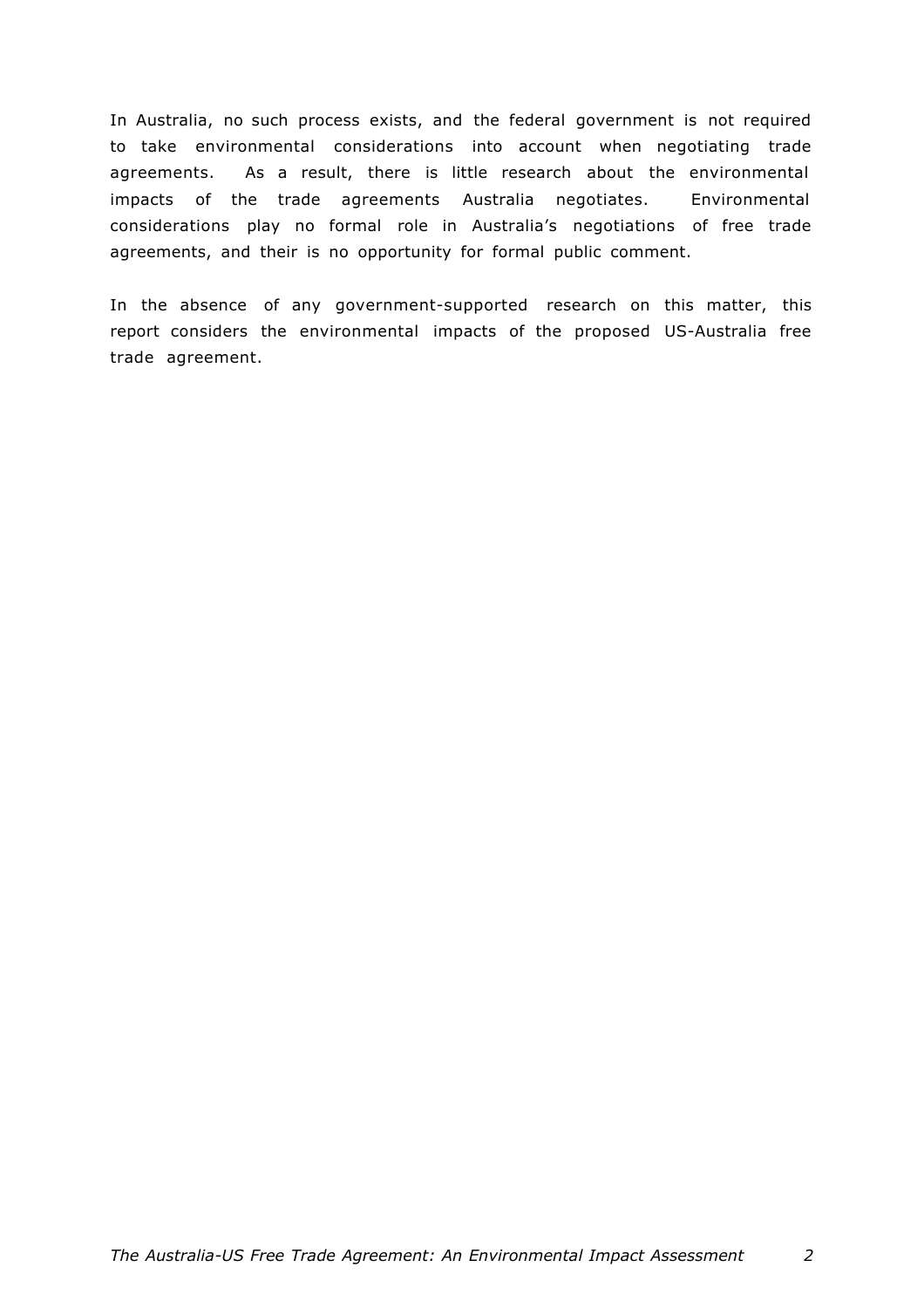# **1. Increased Agricultural Production for Export**

Of all Australian productive practices, agriculture takes the worst environmental toll. Salinity, water use, land clearing, biodiversity loss, water and soil pollution, erosion, even greenhouse gas emissions: in all of these, agriculture is a major contributor, if not the sole environmental culprit.

But take a step back and ask what drives Australian agriculture, and the answer is clear: global trade. Eighty percent of Australia's current agricultural production is exported, thus it is clear that environmental problems flowing from agriculture derive to a large degree from Australia's commitment to export agriculture. The large rise in agriculture exports in recent years – the volume of agriculture exports has increased 58% in the last decade (DFAT, 2003) – corresponds with a general decline in most environmental indicators. The US-Australia FTA aims to further increase agricultural production for export, without consideration for the substantial impact of this growth on Australia's natural environment.

In 2002, the Federal Government commissioned the Centre for International Economics (CIE) to model the economic impacts of the proposed FTA. Among tohre findings, the CIE's model predicted that the FTA would result in substantial increases in exports – and hence in production – in the dairy and sugar industries. For dairy the modelling estimated a 354% increase in exports to the US; for sugar, the estimated increase in exports to the US was 2550% (CIE, 2001).

Yet what the CIE report did not point out is that dairy and sugar are two of the most environmentally degrading industries in Australian agriculture. These large export increases will also correspond with large production increases in some of the most environmentally damaging Australian industries.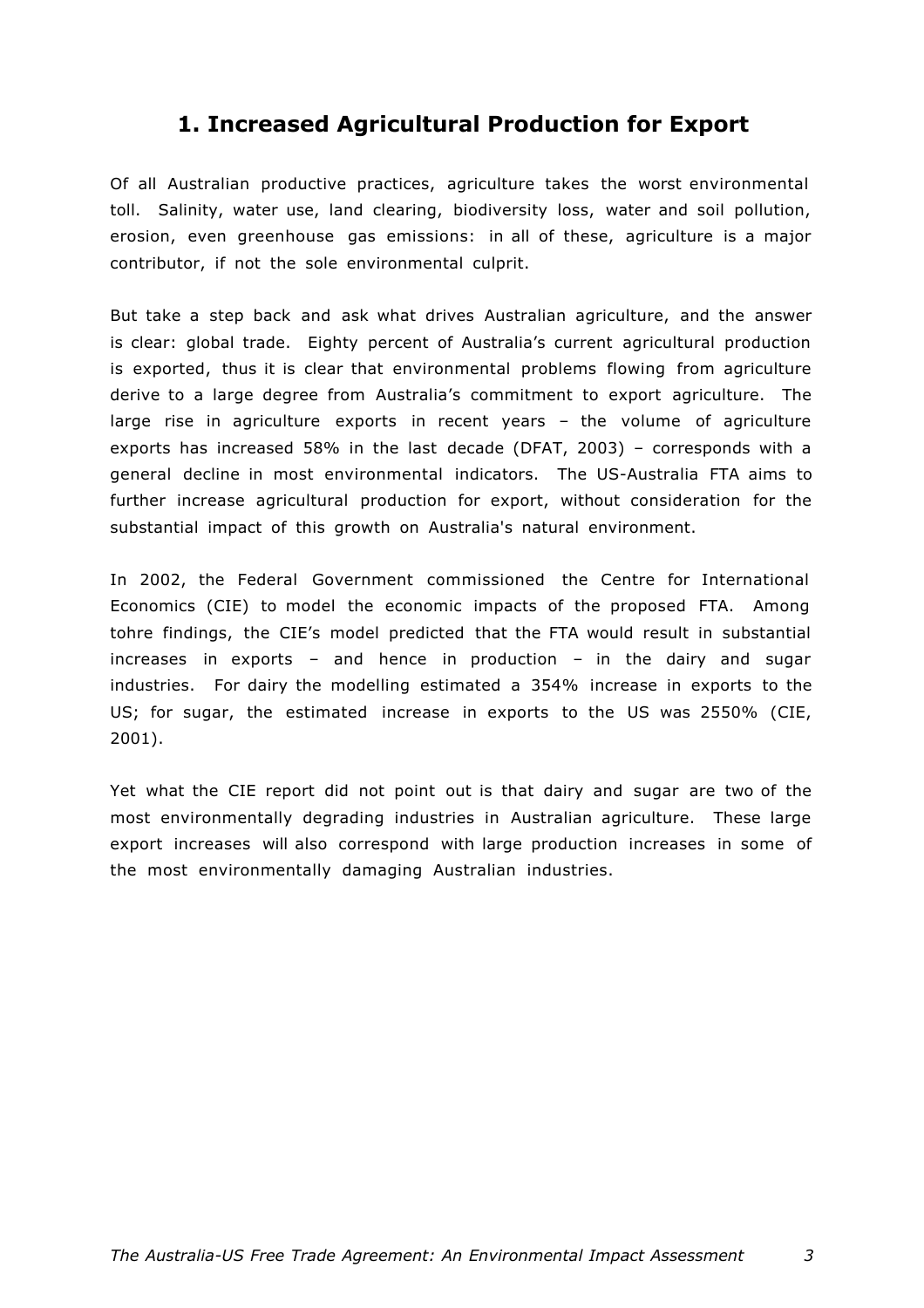#### **1.1 Current Trends in Agriculture & the Environment**

*"Production characteristics of the minerals and agriculture industries, and to a lesser extent forestry and fisheries, are driven not by domestic population levels, but by demand from global export markets. . . . the environmental effects of agricultural production are substantial and may become further evident from 2020 onwards. Modelling indicates that more than 10 million hectares of agricultural land may be lost to dryland salinity, irrigation salinity and soil acidification by 2050. This will produce a knock-on effect in making rivers and streams more saline and more acidic, which in turn may increase the difficulty and cost of water treatment for urban and industrial use and limit the productive potential of many irrigation areas."*

– CSIRO Future Dilemmas, p. 115.

The environmental effects of Australia's current agricultural practices are significant, and growing sharply. These impacts are driven by demand from export markets, to which the vast bulk - eighty percent - of Australian agriculture flows. Compared to the impacts of global export markets, Australia's population has a minimal environmental impact on the Australian environment.

In 2002, the Department of Immigration, Multicultural and Indigenous Affairs commissioned the Future Dilemmas report from the CSIRO Sustainable Ecosystems group. The report, authored by Barney Foran and Franzi Poldy, confirmed the extent of export-derived environmental impacts, noting that "domestic population levels have relatively minor primary or direct effects on resource and environmental issues related to mining and agriculture . . . This is because production in the primary commodity sectors is geared to meeting the requirements of global trade" (Foran & Poldy, 2002, p. 115).

A quick survey of current environmental problems in Australia shows agricultural practices – and hence, the emphasis in Australian economic policy on increasing agricultural exports – are responsible for the bulk of the damage: salinity, water overuse, land clearing and biodiversity loss, water and soil pollution and greenhouse gas emissions.

#### *Salinity*

Export-oriented agriculture's emphasis on high volume production has lead to serious salinity problems. Dryland salinity already affects 2.5 million hectares and potentially more than 12.5 million hectares of prime agricultural land. The 2001 National Land and Water Audit estimates that by 2050, the area of land affected by dryland salinity in 2050 could by 17 million hectares (DAFFA, 2001).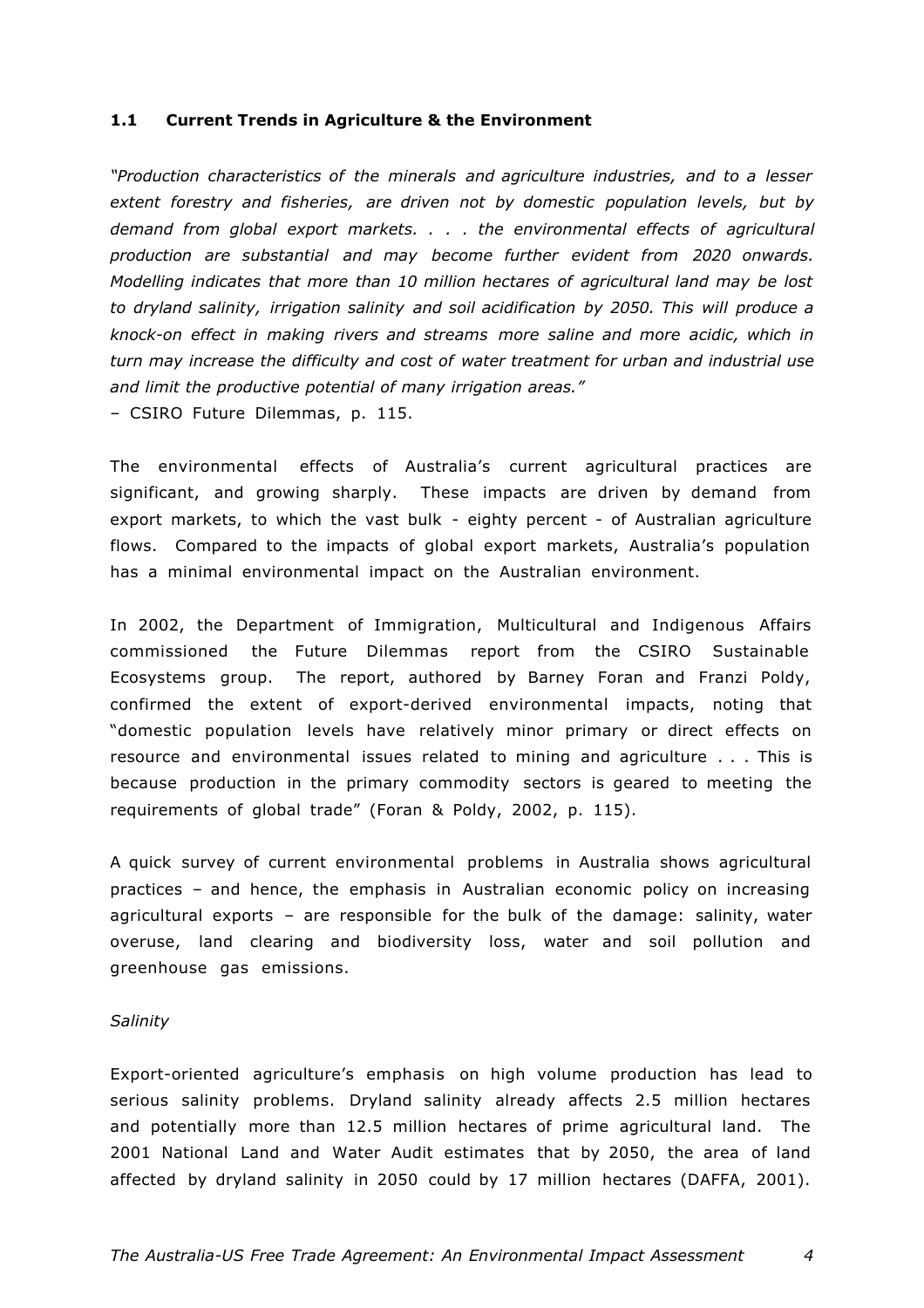Salinity also leads to the loss of Australia's biodiversity, as natural vegetation increasingly becomes threatened by degraded soil conditions.

## *Native Forest Logging*

Australia's native forests are logged almost exclusively for export income. The National Association of Forest Industries estimates that 90% of woodchips from hardwood (native forest) logging are exported (NAFI, 2003). The 1996 State of the Environment Report noted that "It is the value of [export] woodchip sales that makes the logging of many coupes financially viable. Also, whereas almost all timber products are retained in Australia, most woodchips are exported" (SEAC, 1996, p. 6-42).

#### *Water Overuse*

In the driest continent on earth, agriculture utilises 75% of Australia's total freshwater use (Foran & Poldy, 2002, p. 192). From 1985 to 1997, agricultural water use increased by 5,300 billion litres per year (Ibid., p. 192). If eighty percent of this agriculture is then exported, then Australians get little benefit from this scarce resource – agriculture makes up only 3% of Australia's GDP (DFAT, 2003a). This massive water export also seems illogical at a time when many Australian cities and towns suffer severe water restrictions. Increased agricultural water use – mostly for irrigation – also adds to a number of environmental problems, including dryland salinity, water pollution (from pesticide run off), and blue-green algae in waterways (from fertiliser run off).

#### *Chemical Overuse*

Growth in export-agriculture has lead to exponential growth in agricultural chemical use. For instance, since 1981 nitrogen fertiliser use has more than quadrupled from 245 Mt to over 1,034 Mt annually. Since 1961, nitrogen use has grown by almost thirty times (UNFAO, 2003). Both fertilisers and pesticides have a propensity for run-off, and Australian waterways and coastal areas, together with the flora and fauna which inhabit them, have borne the brunt of the increased use. Nitrogen fertiliser use is a significant cause of increased soil acidification, with the 1996 State of the Environment Report estimating that 29 million hectares of Australian soil is already considered "significantly acidified" (SEAC, 1996, p.32). Increased incidence of blue-green algae in river systems and the serious threat to the Great Barrier Reef from pesticide and fertiliser run off are some other environmental impacts of increased chemical use.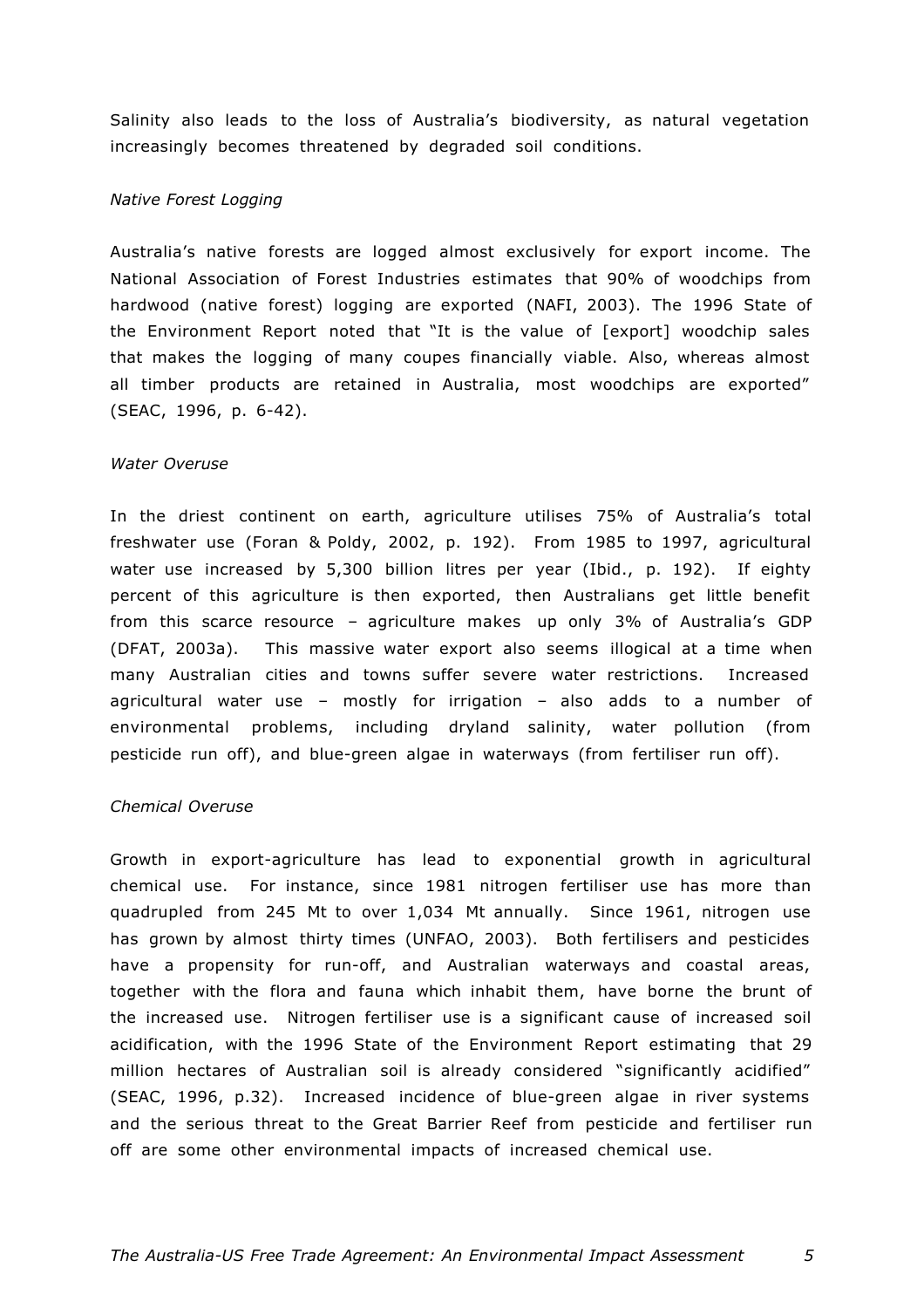#### *Greenhouse Gas Emissions*

Australia has the highest per-capita greenhouse gas emissions of any country on Earth, and emissions are increasing faster than almost any other OECD country. Agriculture alone is responsible for almost one fifth (18.4%) of Australia's total greenhouse emissions – 98.4 Mt of a total 535.3 Mt of CO2 equivalent emissions (AGO, 2002). Including emissions generated by the conversion of forest & grassland for agriculture – 64.8 Mt (AGO, 2002) – agriculture can be seen as generating over 30% of Australia's greenhouse impact. Again, exports are responsible for up to 80% of these emissions. Further, 25% of energy-related emissions are generated in the production of goods and services for export, (ABS, 2003) representing an additional 17% of Australia's total emissions (AGO, 2002).

#### *Land Clearing*

Australia has the fourth highest rate of land clearing of any country in the world. The 2001 Australian State of the Environment Report estimates that during 2000, 564,800 hectares of native vegetation was cleared, almost all for agricultural purposes (ASEC, 2001). Land clearing for agriculture exacerbates the salinity crisis, causing more water to enter into the groundwater system, consequently causing water tables to rise, bringing salt to the surface and affecting crop growth. The 1996 State of the Environment report established the clearance of native vegetation for agriculture as the single most significant threat to biodiversity in Australia (SEAC, 1996).

As available water resources have been used up and millions of hectares of agricultural land have turned saline, Australian agriculture has been forced to look further afield to access sufficient land and water to maintain export growth. According to the CSIRO's Future Dilemmas report, projections for the next fifty years show "irrigated agriculture in northern Australia would need to expand, to meet the physical production expectations" (Foran & Poldy, 2002, p. 199). In northern Australia during the last two decades the government has opened up previously unspoilt areas for irrigated agriculture around the Ord River, the West Kimberly and the Katherine and Douglas Daly basins – 250,000 Ha Katherine Daly Basin alone (ABC, 2002). This irrigated agriculture is already bringing with it problems of land clearing, dryland salinity and soil acidification, as well as threats to local ecosystems and biodiversity (ABC, 2002).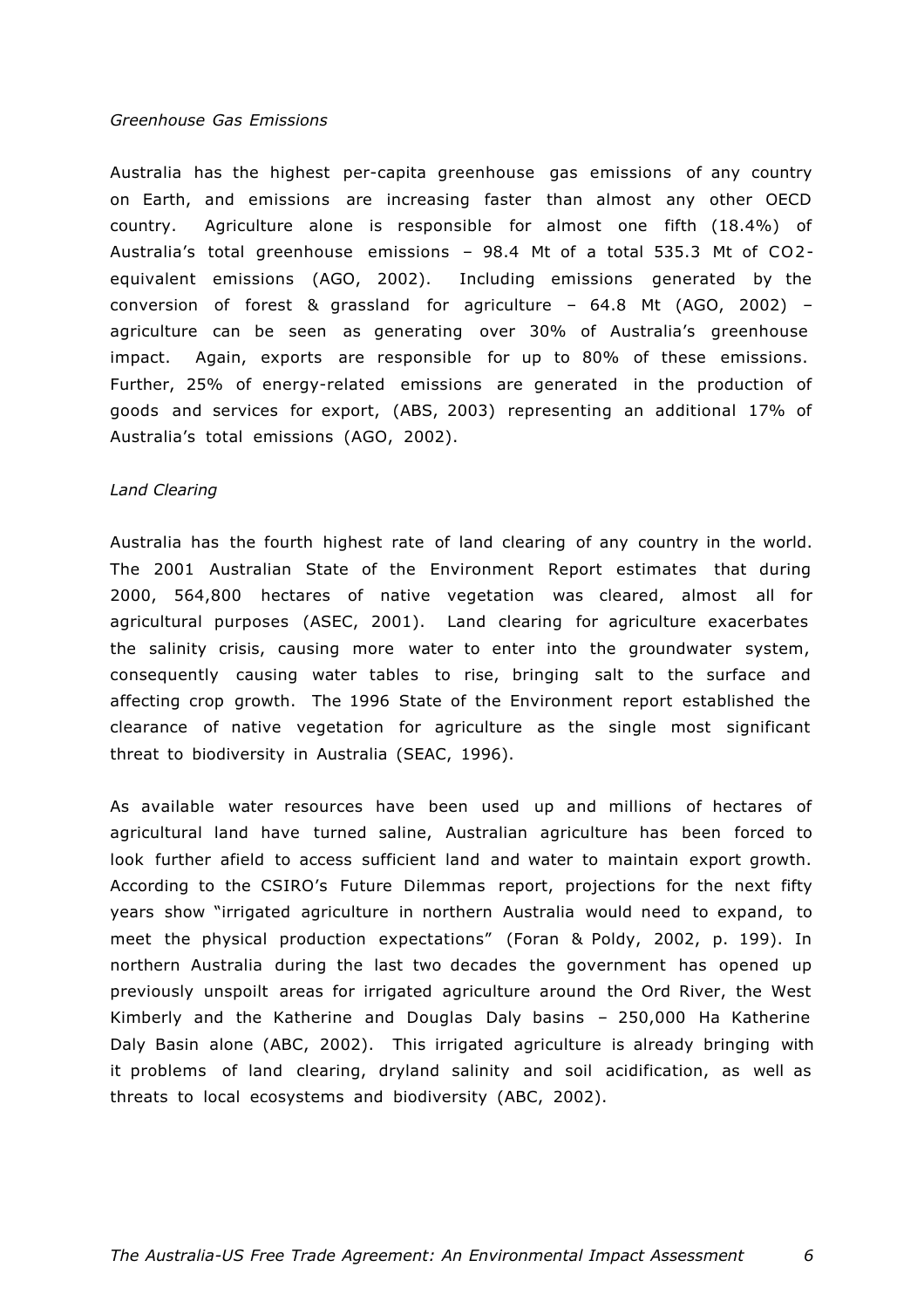## **1.2 Increased Water Use Under an FTA**

Using the concept of water and energy "embodiment", it is possible to calculate the environmental impact of the proposed FTA in terms of water and energy use.

Barney Foran and Manfred Lenzen have produced a detailed analysis of the water and primary energy embodiment of Australia's economy. Their analytical procedure integrates the national input-output tables which describe the flows of dollars between economic sectors with national water and energy accounts to derive the total amount of water and energy embodied in the dollar value of various goods and services (Foran & Lenzen, 2001). This analysis can be incorporated with economic modelling of the economic impact of the proposed FTA to analyse its environmental impact in terms of water and energy use.

The CIE modelling commissioned by the federal government shows that the proposed FTA will significantly increase Australia's exports of sugar and dairy products and thus increase exports of Australia's water resources. The CIE's modelling estimates that the proposed agreement will increase Australia's sugar exports to the USA by US\$442 million (A\$631 million) per year. The same model predicts Australia's dairy exports to the US would rise by US\$263 million (A\$376) million per year (CIE, 2001, p. 44).

At the same time, Foran and Lenzen's analysis of the water and primary energy embodiment for Australia's agricultural sector shows that in terms of water use, dairy and sugar are some of the most costly products Australia can produce (Foran and Lenzen, 2001, p.325). According to their analysis, for every dollar of sugar cane Australia produces and sells, 1,239 litres of water are used. This water includes only managed water resources, and does not include soil water from rainfall. Dairy production needs 1,470 litres of water for every dollar of output. (Foran & Poldy, 2002, p. 193)

Thus, based on the government's economic models and the CSIRO's environmental models, the rises in these two commodities alone due to the proposed FTA would increase the amount of water used in Australia – and then exported to the US - by 1.34 trillion  $(1,340,000,000,000)$  litres per year. This is approximately equal to the volume of 3 Sydney Harbours-ful and represents a increase of 7.5% on Australia's current total agricultural water use of 17.9 gigalitres per year (Foran & Poldy, 2002, p. 192). This would be and an increase of almost 6% on Australia's total water use – a rise that would almost equal the total Australian domestic water use of 1.8 trillion litres (Foran & Poldy, 2002, p. 192).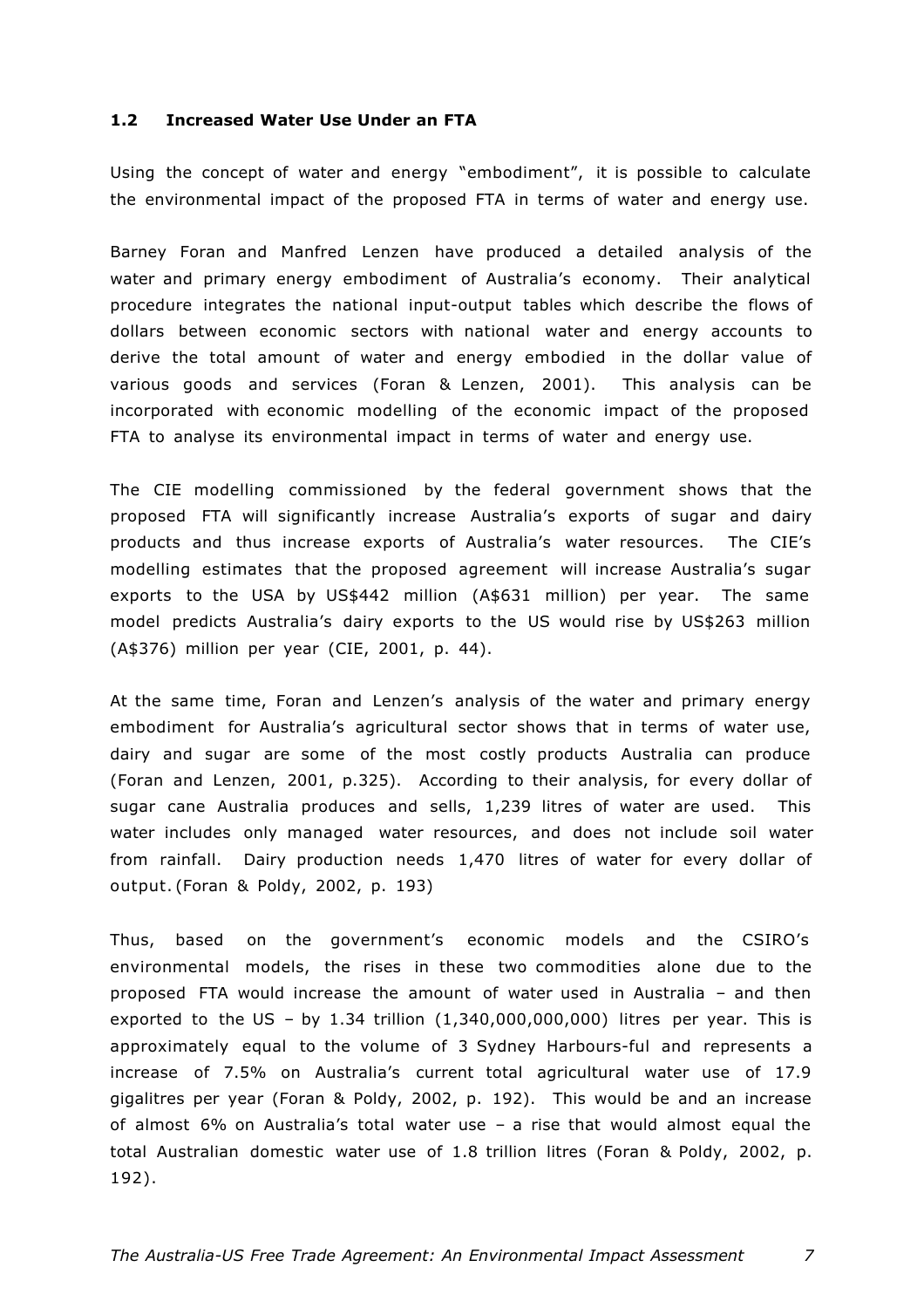# **1.3 Increased Energy Use Under an FTA**

The same technique can be used to calculate the increase in embodied energy which would be exported to the US under the FTA. Foran and Lenzen's analysis shows that per dollar of output, sugar production uses 15.3 million Joules of energy (Foran & Poldy, 2002, p. 193). In laypersons' terms, that is the amount of energy needed to run a 100 watt light globe for 43 hours (4.25 kWh). Per dollar of output, dairy production uses 14.3 million Joules of energy (Foran & Poldy, 2002, p. 193), or the amount of energy needed to run a 100 watt light globe for 40 hours (3.97 kWh).

Based again on the CIE's modelling, the rise in just sugar and dairy production for export due to an Australia-US FTA would amount to an extra 15.0 PJ of energy – 15 thousand million million Joules – used in exports to the USA every year, from only two agricultural products.

This is again a significant amount. Based on data from the Australian Greenhouse office, (AGO, 1998) this extra consumption of energy would produce approximately 2 million tonnes of CO2-equivalent Greenhouse gas emissions every year. On the latest statistics available, Australia's annual energy-related CO2-equivalent greenhouse emissions from agriculture totalled 7.2 million tonnes (ABS, 2003). Thus the FTA is projected to increase energy-related emissions from agriculture by more that 25%.

|              | Sector Megajoules of Litres of<br>energy per<br>dollar output<br>(CSIRO) | water per<br> dollar<br>output<br>(CSIRO) | <b>Projected total</b><br>increase in water<br>use (litres) | <b>Projected total</b><br>increase in<br>energy use<br>(MJ) | <b>Projected increase</b><br>in output due to<br>FTA (CIE) |
|--------------|--------------------------------------------------------------------------|-------------------------------------------|-------------------------------------------------------------|-------------------------------------------------------------|------------------------------------------------------------|
| <b>Dairy</b> | 14.3                                                                     | 1,470                                     | 552 billion                                                 | 5.4 billion                                                 | A\$376 million                                             |
| <b>Sugar</b> | 15.3                                                                     | 1,239                                     | 782 billion                                                 | 9.7 billion                                                 | A\$631 million                                             |
|              |                                                                          |                                           | <b>1.34 TRILLION</b>                                        | <b>15.0 BILLION</b>                                         | <b>A\$1.1 BILLION</b>                                      |

| Table 1: Summary of Energy and Water implications of the FTA |  |  |  |  |  |
|--------------------------------------------------------------|--|--|--|--|--|
|--------------------------------------------------------------|--|--|--|--|--|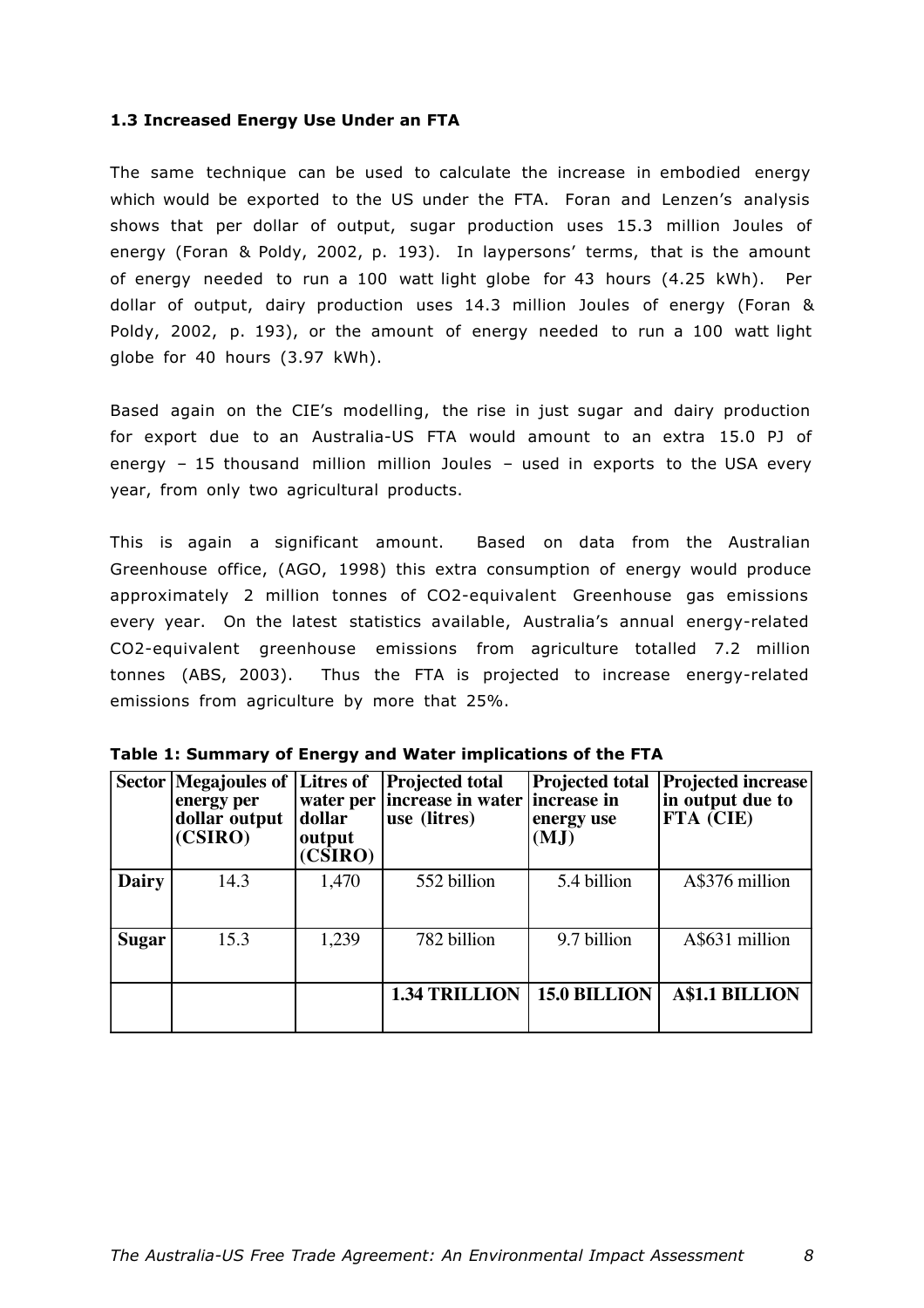## **1.4 Other environmental impacts**

Increases in sugar and dairy production which will occur under a FTA with the US will have environmental impacts far beyond increased water and energy use. For instance, both sugar and diary industries are among the nation's largest users of chemical fertilisers and pesticides. The National Land and Water Audit notes that "sugar cane . . . used substantially higher levels of fertiliser nutrients (kg nutrient/ha) than dryland crop and pasture systems" while the Fertiliser Industry Federation of Australia estimates that 48% of the total value of fertilisers applied to pastures in Australia are now applied on dairy farms" (DAFFA, 2001).

The overuse of chemical fertilisers is responsible for two main serious environmental problems – waterway eutrophication (an excessive or changed nutrient state) and soil acidification. Increases in sugar and dairy production under an FTA would thus have serious flow-on impacts:

- 1 . Water pollution caused by chemical fertilisers and pesticides, in turn causes algal blooms in many Australian rivers, endangering native animals and plants. This pollution also ends up in Australian oceans, and has been identified as a serious threat to coral reef systems. The Queensland sugar and cattle grazing industry's use of such chemicals has been recognised as a significant threat to the Great Barrier Reef, endangering plants and animals, and as a result, the tourism industry in the area (Productivity Commission, 2003)
- 2 . Soil acidification caused by excessive fertiliser use. Acidifying nitrogen fertilisers are a significant cause of soil acidification. Nitrogen fertiliser use has quadrupled since 1981, and the 1996 State of the Environment Report estimates that 29 million hectares of Australian soil is already considered "significantly acidified" (SEAC, 1996, p. 32).

Currently, government policies take no account of the water, energy or chemical embodiment in Australian exports. Such policies draw no distiction between environmentally extractive and environmentally benign production for export, and trade agreements are negotiated without pause for the environmental impacts that growth in water, energy or chemical intensive industries might have.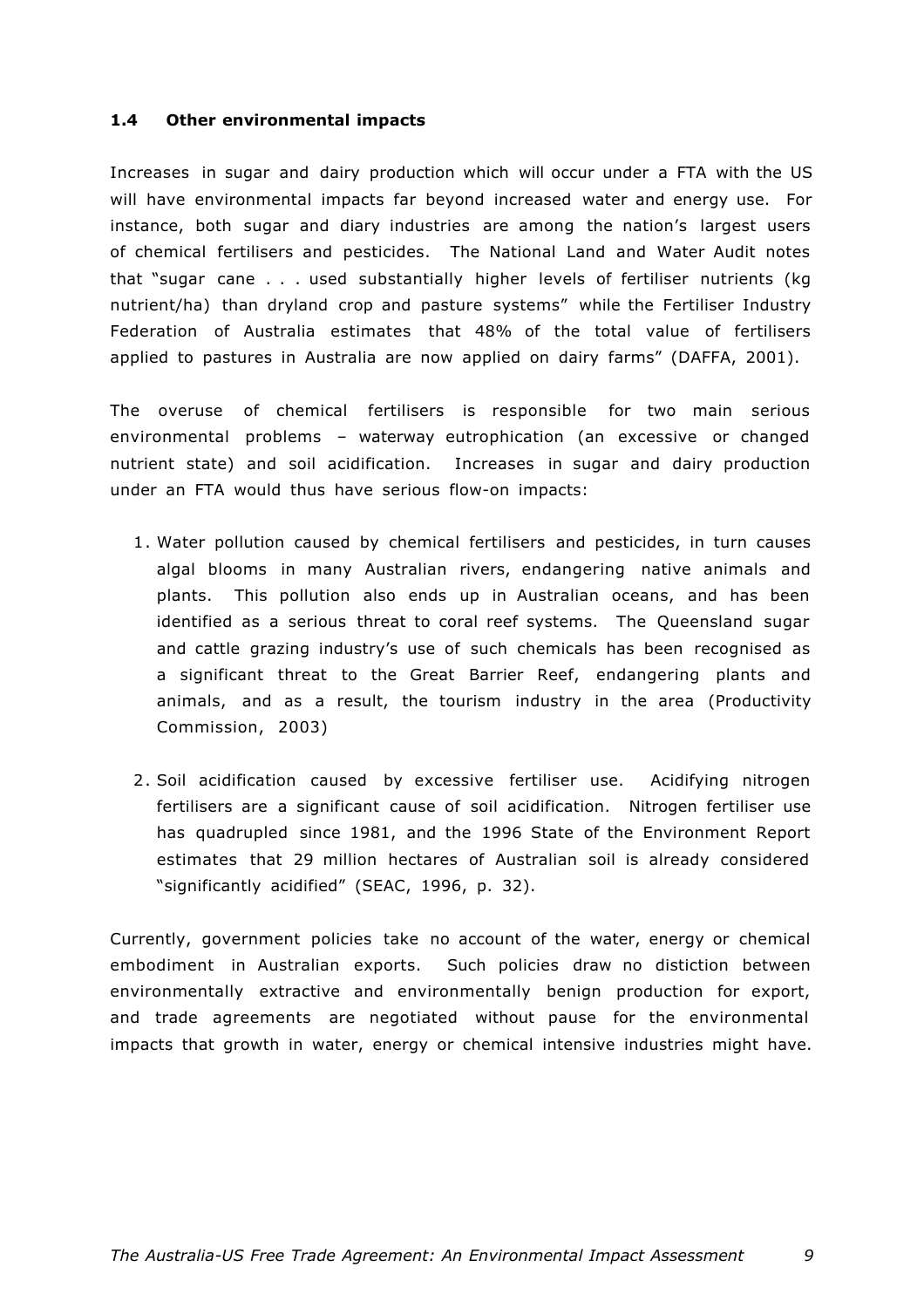# **2. Transport Effects**

Modelling by the CIE predicts the proposed FTA will create significant rises in twoway trade, with Australia increasing agricultural and some mineral exports, and the US increasing textile, motor vehicle and some agricultural and mineral exports. In turn, this increased trade will increase two-way transport across the Pacific, and contributing to increases in a number of environmental problems.

# **2.1 Increased Greenhouse Gas Emissions and Other Pollution**

*"Ship engines are thus among the world's highest-polluting combustion sources per ton of fuel consumed . . . Nitrogen emissions [from global shipping] are 14 percent of all fossil fuel combustion and the sulfur aerosol emissions [from global shipping] are about 16 percent of sulfur emissions from all petroleum use in the world."* – Corbett and Fischbeck, *Science*, 1997.

Increased trade under the proposed FTA – particularly large volumes of agricultural and mineral trade – would significantly increase both domestic, and in particular international transport between Australia and the US.

International shipping causes a wide variety of pollution, including carbon dioxide (CO2), methane (CH4) and nitrous oxide (N2O), as well as carbon monoxide (CO), nitrogen oxides (NOx), non-methane volatile organic compounds (NMVOCs) and sulphur oxides (SOx) (UNFCCC, 1999). Ships spew 5 percent of the world's sulfur oxides and 14 percent of the world's nitrogen oxide emissions from fossil fuels – equal to the nitrogen emissions from all the cars, trucks and other vehicles in the United States (Corbett & Fischbeck 1997). Environmental dangers from airborne sulfur and nitrogen oxides are serious. Sulfur particles cause acid rain, while nitrogen compounds – as well as being greenhouse gasses – can form ground-level ozone.

Aircraft, while carrying less international trade, cause far more pollution, emitting gases and particles directly into the upper troposphere and lower stratosphere where they have an impact on atmospheric composition. These gases and particles alter the concentration of atmospheric greenhouse gases, including carbon dioxide (CO2), ozone (O3) and methane (CH4), trigger formation of condensation trails, and may increase cirrus cloudiness - all of which contribute to climate change.

In Australia, domestic and international transport are major contributors to air pollution and to climate change: the domestic transport sector is already the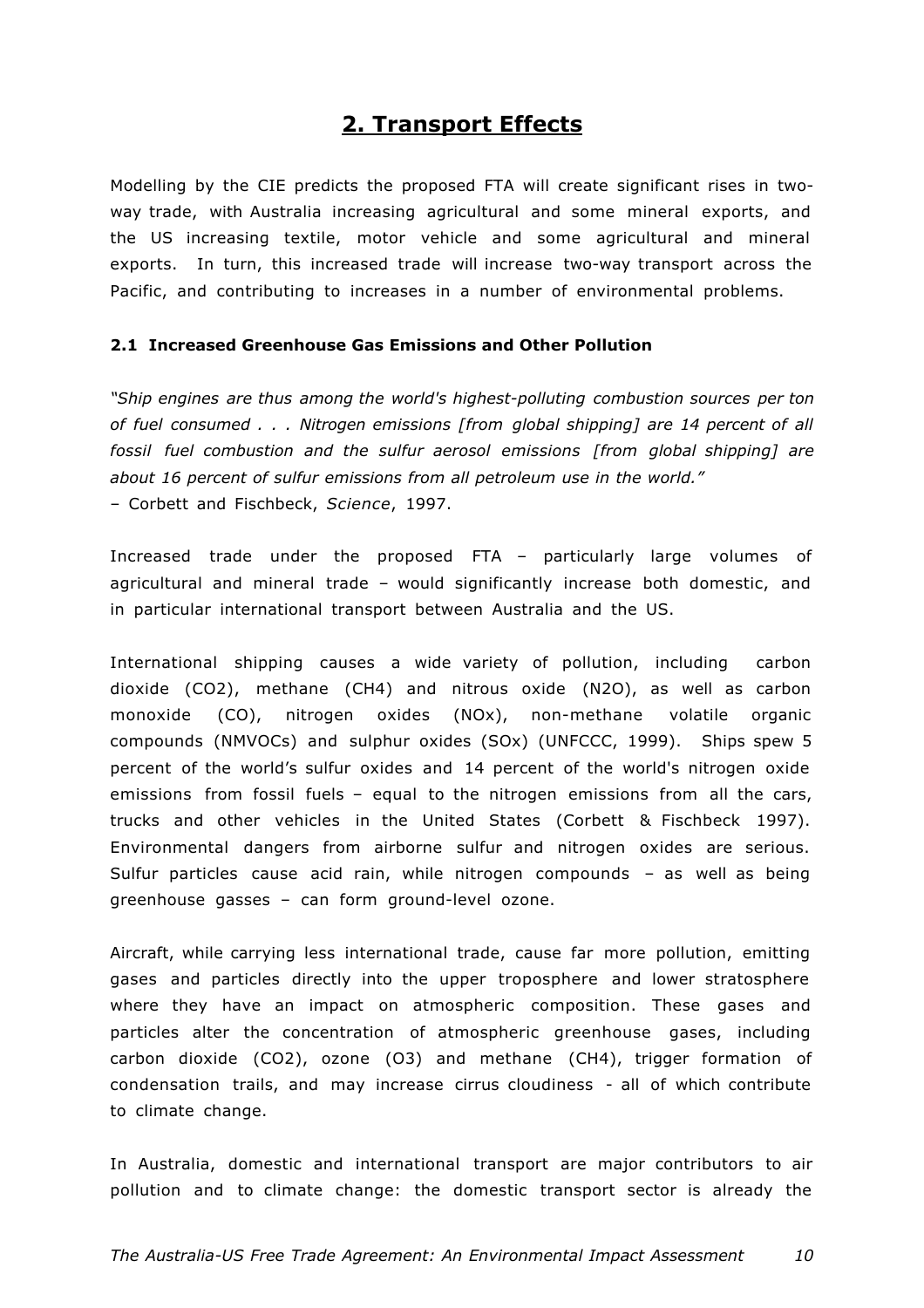second largest producer of greenhouse gas emissions. In 2000 domestic transport produced an estimated 76.3 Mt of CO2-equivalent emissions, or 14.3% of net national emissions (AGO, 2002). Transport is also the fastest growing polluter of any sector, rising by 20.3 per cent in the decade between 1990 and 2000 (AGO, 2003).

But these figures conceal a significant contributor to Australia's greenhouse emissions - the pollution created by the transport of goods in international trade. International transport to and from Australia generated 10.2 Mt of CO2 emissions in 2000 (AGO, 2002). Unfortunately, these figures are not included in the national inventory prepared by the Australian Greenhouse Office. Were they to be included, they would increase Australia's transport-related emissions by 13.4%, or almost one seventh.

The failure to include emissions generated by international transport in Australia's national inventory also conceals the fact that these emissions are the fastest growing of any sector – far greater than the 20.3% rise in domestic transport emissions in the last decade (AGO, 2003). In fact, emissions generated by international transport to and from Australia leapt 63% – from 6.4 Mt to 10.2 Mt – between 1990 and 2000 (UNFCCC, 1999). This rise is over triple the rise in domestic transport emissions.

Increased air pollution from transport significantly effects air quality and thus human health. Of all ship emissions – which as shown above, account for up to 14% of NOx and SOx pollution world-wide – nearly 70% occur within 400 km of land regions, adding significantly to pollution above cities (Corbett & Fischbeck 1997). The World Health Organisation estimates that air pollution is responsible for the death of approximately 3 million people – and perhaps as many as 6 million people – every year (WHO, 2000).

The proposed FTA promises to continue these trends, further increasing Australia's contribution to global warming and to polluted air above major port cities.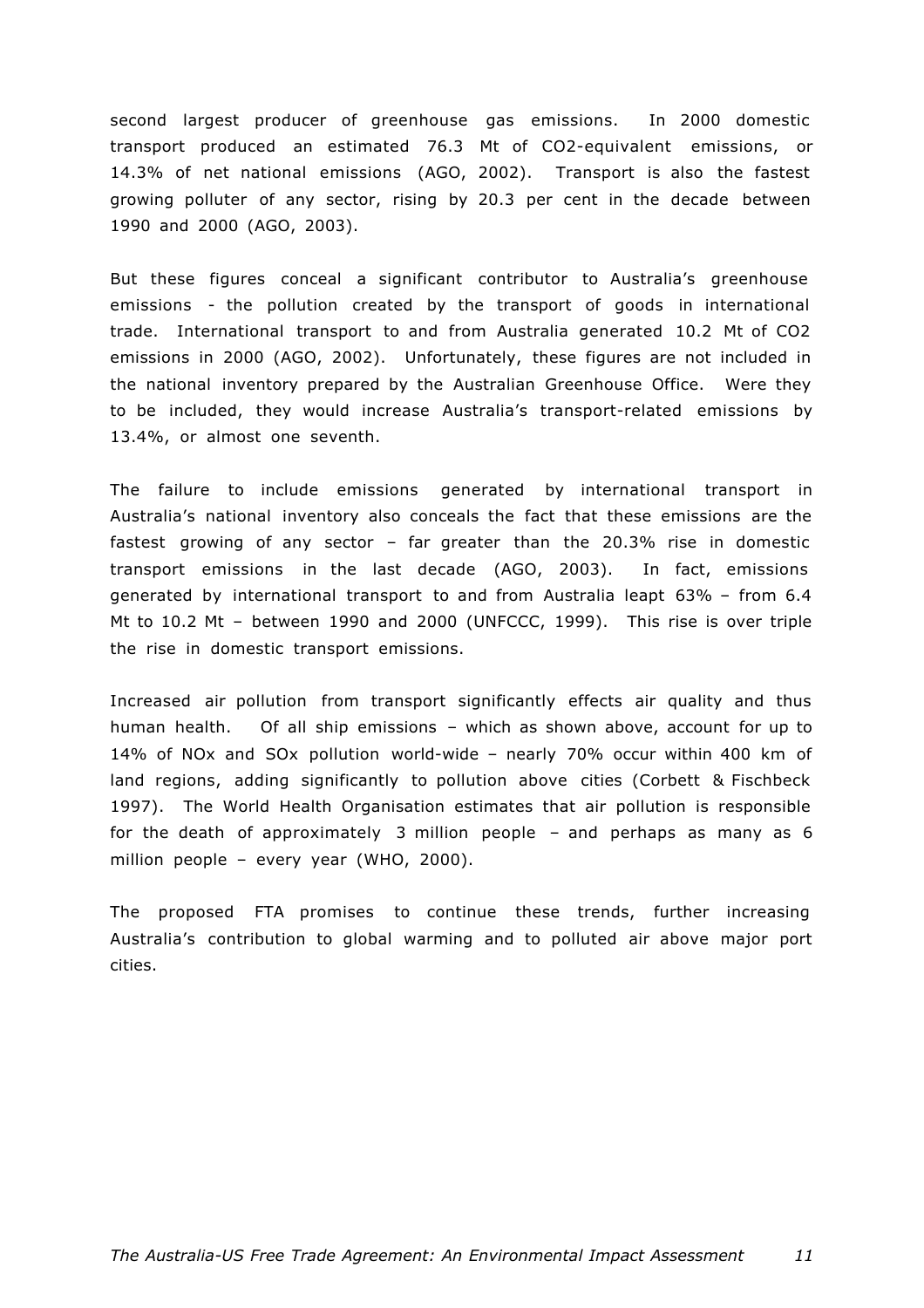# **3. Legal and Policy Issues**

Specific provisions in the US-Australia Free Trade Agreement will also have implications for Australia's environment. This is obvious in a number of areas which have been confirmed as subjects for negotiations by US Trade Representative Robert Zoellick's statements to the US Congress (Zoellick, 2002). Provisions most likely to affect the environment are those relating to genetically modified foods (Technical Barriers to Trade), quarantine regulations (Sanitary and Phytosanitary measures), and investor-state provisions.

## **3.1 Regulation of Genetically Modified (GM) Food**

*"Genetically engineered crops represent a huge and uncontrolled experiment whose outcome is inherently unpredictable."*

– Barry Commoner, biologist, City University of New York, 2002.

Australian Food Standard 1.5.2 currently requires the labelling of all foods containing significant amounts of genetically modified material. Such labelling allows consumers to chose whether or not to purchase food grown using this controversial technology. Unfortunately, the US – as the world's largest producer of GM agriculture – has tagged GM labelling and regulation as a "barrier to trade", and has signalled it will push for the removal of government rights to regulate GM products. In the words of the US Trade Representative Robert Zoellick, the US will push to "eliminate" any "unjustified" technical barriers to trade, "including those relating to labelling requirements on U.S. food and agricultural products produced through biotechnology" (Zoellick, 2002). The US is currently pursuing a similar case against European Union GM labelling laws though the World Trade Organisation's Dispute Settlement Procedure. The US itself has no labelling laws for GM products, and comparatively lax regulations regarding new GM crops.

Most Australian states have current moratoria on the production of GM food crops. It is not clear what status these moratoria would have under the FTA, but there is a case to be made that US GM seed companies like Monsanto could challenge the moratoria on the basis of their right to market access under the agreement. This would be possible since under the agreement Australia is viewed as a single market. The fact that some states might allow a GM crop would allow a US company to claim that they are being unfairly discriminated against by moratoria in other states. Such a claim could force the federal government to overturn state moratoria to allow market access for GM seed companies under the agreement.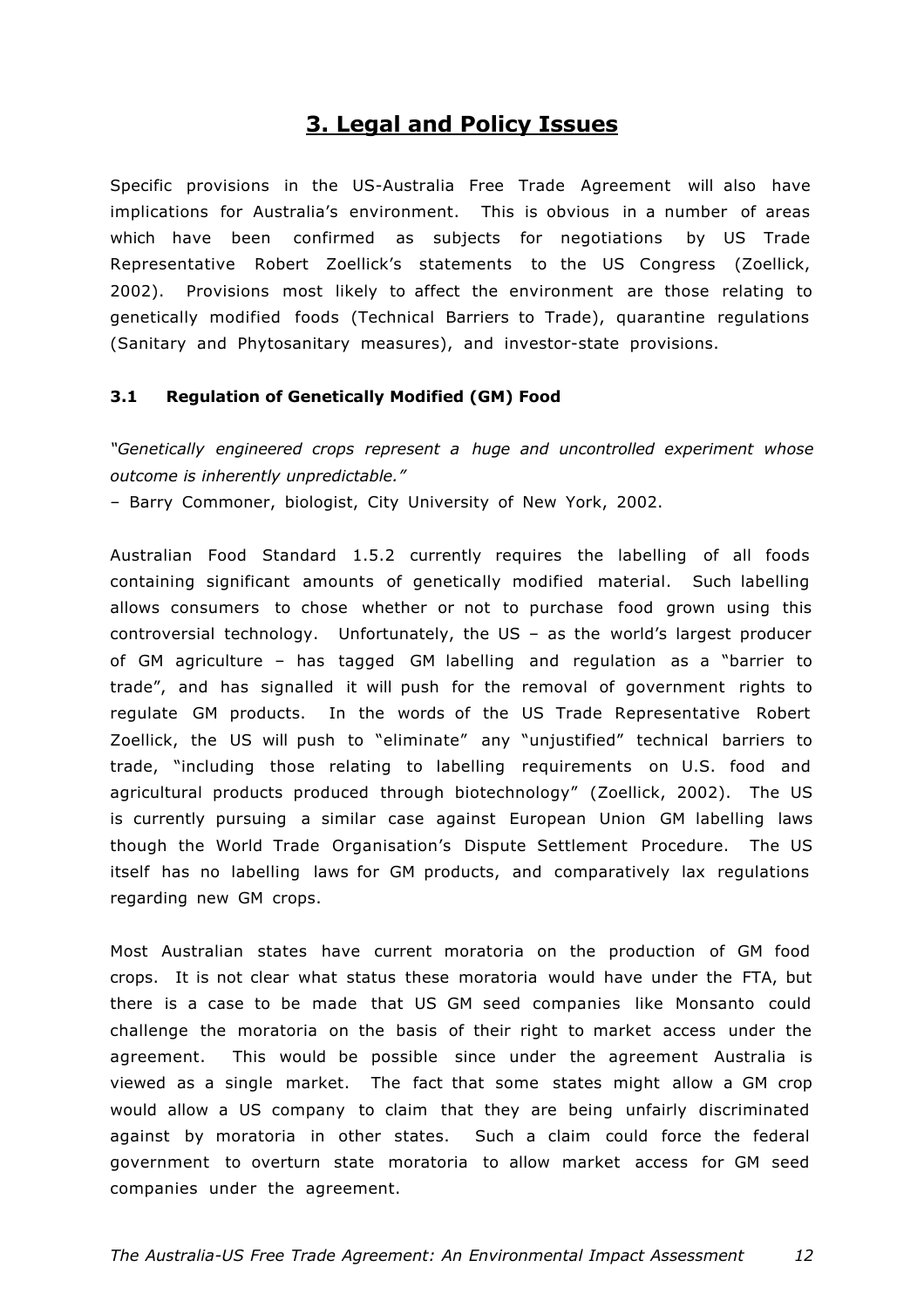The production of genetically modified crops have serious environmental implications. Once released, GM organisms cannot be recalled, so their environmental impacts are irreversible. GM crops have been show in a number of cases to endanger biodiversity, most famously in a May 1999 study published in the journal *Nature* which reported that genetically engineered corn killed 44 percent of the monarch butterfly caterpillars who fed on milkweed leaves dusted with it.

More recently, in the largest and most thorough field trials of their kind in the world, scientists from the Royal Society in Britain tested the environmental impacts of three types of GM crops – beet, canola and maize – in 273 different trials. According to press reports, the trials "showed that the [GM beet and canola] crops damaged wildlife, and would have a serious long-term effect on bee, butterfly and bird populations." (Brown & Vidal, 2003). Other environmental concerns include the ability of GM plants engineered to be herbicide resistant to pass on to weeds their herbicide resistance, creating "superweeds".

## **3.2 Proposed Quarantine Provisions**

*"Although trade is vital to Australia, quarantine services should not be compromised. The trend towards free trade places many additional pressures on maintaining our quarantine standards, but if these are weakened through international pressures and short-term savings measures, we will no longer have an international reputation as a*  'clean country'. We must balance short term economic considerations affecting trade *and export markets with the longer term interests of sustainable agriculture, human health and environmental protection."*

– Professor Gustav Nossal, Ex-President of the Australian Academy of Science (AAS, 1996)

Australia's quarantine policy plays a vitally important role in ensuring the protection of human, animal and plant health. Australia's current policy is scientifically sound and based on the "precautionary principle" which allows it to act on the side of caution if there is no scientific certainty about potential threats to human health and the environment. Without such restrictive measures, Australia would have no way of safeguarding against exotic pests and disease that may be introduced by agricultural products.

Unfortunately the USA has specifically stated that it considers Australia's stringent quarantine barriers to be a 'technical trade barrier' alongside its wish to "eliminate" any quarantine restrictions it judges "unjustified" (Zoellick, 2002).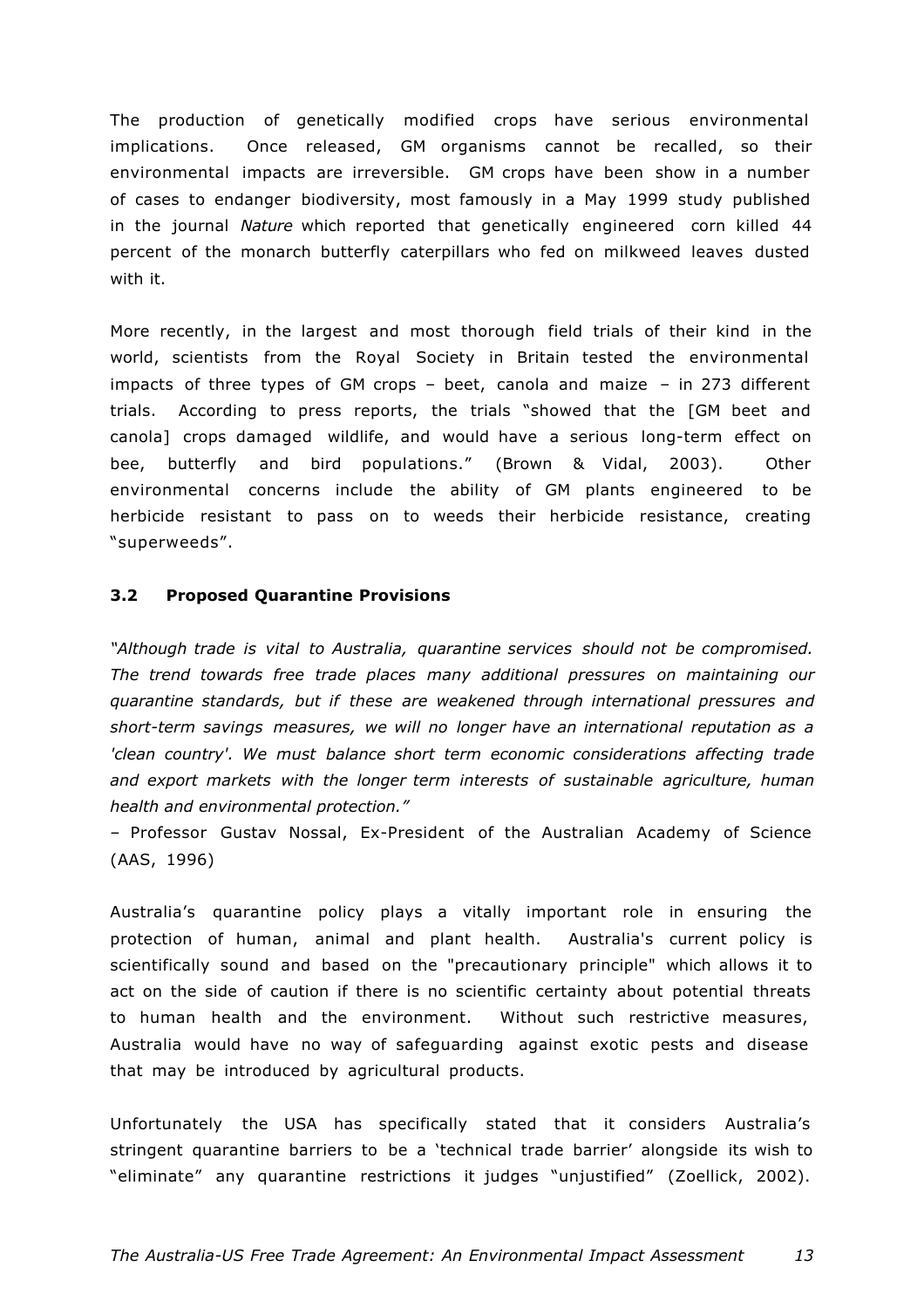Australian quarantine laws are based on the strictest scientific standards, and any changes would endanger the Australian environment, native wildlife and the farming sector, with serious implications for the tourism and food production industries.

There is are strong precedents for the use of trade agreements to challenge quarantine laws. In 1999, Canada challenged Australia's quarantine laws on imports of Canadian Salmon as a "barrier to trade" in a case brought in the World Trade Organisation. The WTO upheld Canada's claim, and Australia was forced to change its regulations to allow the import of a product which the quarantine service sees as a danger to local salmon populations. In the wake of the 1999 WTO ruling against Australia's ban on Canadian salmon, the Senate Rural and Regional Affairs and Transport Legislation Committee Report of June 2000 commented that the decision could "set a precedent which may undermine the [Australian] quarantine requirements in other areas" (SRRATLC, 2000, p. 179). The proposed FTA has the potential to further dilute Australia's strong quarantine rules if they are seen to be "barriers to trade".

## **3.4 Proposed Investor-State Provisions**

*"The template for an Australia-US free trade agreement allows American corporations to sue the Australian Government over laws they believe breach the trade deal. Sources close to negotiations over the deal - which resume in Hawaii next week - say the negotiating text is based on existing US trade agreements with Mexico, Canada, Chile and Singapore. The agreements have led to controversy after corporations challenged environmental and services regulations in court."*

– "US trade deal may end in court" Sydney Morning Herald, 18 July 2003.

In July 2003, the Sydney Morning Herald confirmed that "investor-state" provisions had been included in a template for an Australia-US free trade agreement. The article noted that "The agreements have led to controversy after corporations challenged environmental and services regulations in court." (Garnaut & Overington, 2003)

Investor-state provisions establish a process by which individual investors – rather than the FTA's signatory governments – can sue foreign governments for compensation for breaches of the trade agreement. In effect, investor-state provisions give foreign investors rights to challenge domestic legislation enacted by state, local or federal governments. Given that domestic investors have no such rights, it effectively puts foreign investors on a level above not only local investors, but sovereign governments themselves.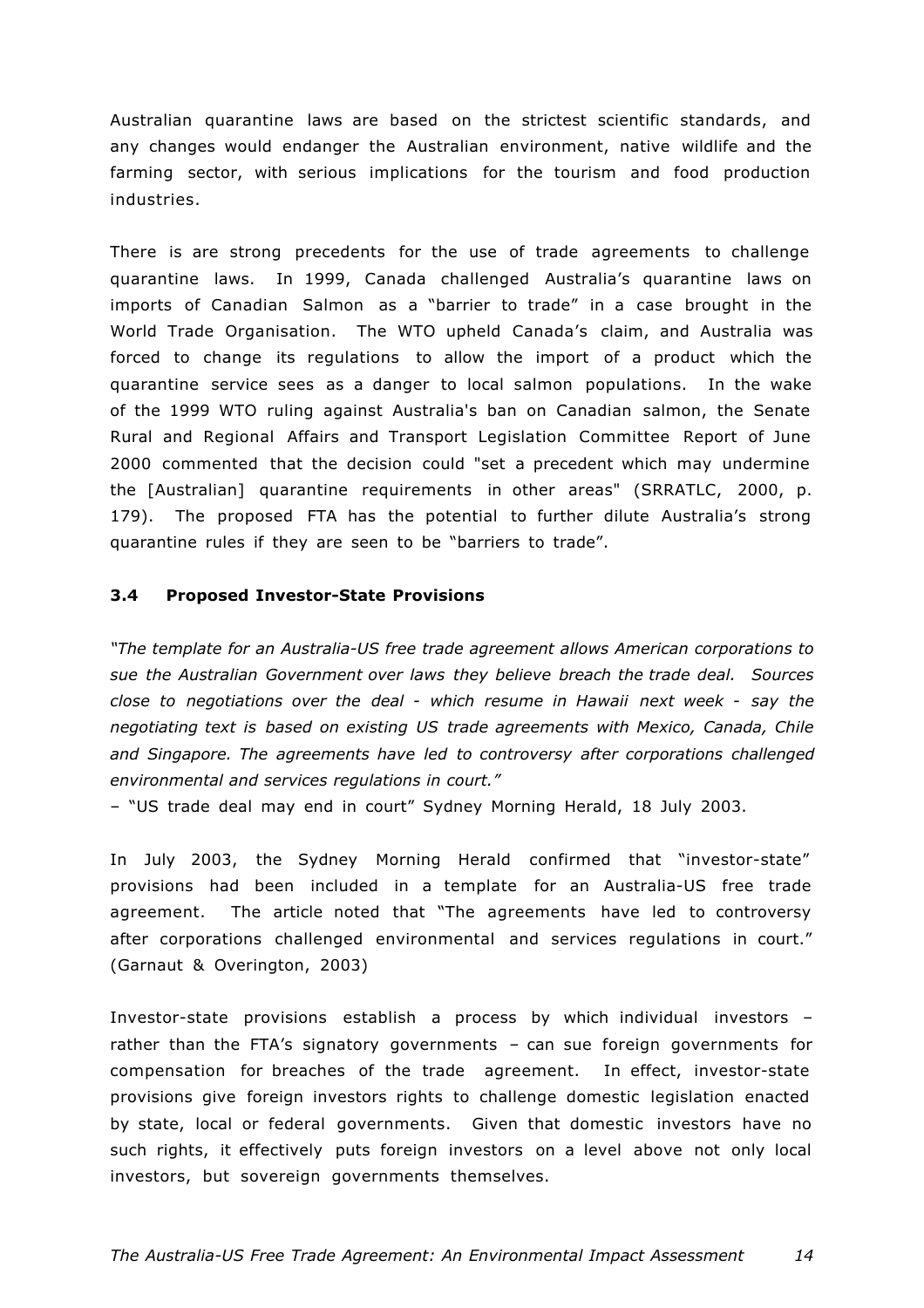The North American Free Trade Agreement (NAFTA) was the first FTA to include "investor-state" provisions. Under Chapter 11 of NAFTA, foreign corporations can sue governments over government measures which allegedly limit the value of their investments. When corporations use investor-state provisions, they bypass governments altogether by appealing to international tribunals that operate entirely outside of national laws and constitutional guarantees of justice and equality. These tribunals meet in secret, and are under no obligation to allow public scrutiny, or to release any information about their deliberations, apart from a decision.

Under NAFTA, investor-state provisions have been overwhelmingly used to challenge environmental legislation in signatory countries. Such cases have been based on "national treatment" and "expropriation" rules within NAFTA. The Australian government has included investor-state provisions in the free trade agreement in concluded with Singapore in 2003, and has stated that it will consider similar provisions in the proposed US-Australia FTA.

The inclusion of investor-state provisions in the FTA would allow US corporations to sue Australian governments for loss of income which results from environmental, health or labour laws which Australian Governments have made or might make. Under NAFTA, investor-state tribunals have ruled environmental and health regulations in breach national treatment rules, or ruled them as being tantamount to expropriation, and governments have had to compensate firms for millions of dollars. For example:

- In 1997, a NAFTA Tribunal awarded US-based Metalclad Corporation US\$16.7 million in compensation in a dispute with the Mexican government. Metalclad had sued the Mexican Government for \$90 million dollars after being denied permission to operate a hazardous waste facility in the municipality of Guadalcazar, on land that had been declared a "special ecological zone."
- In 1999, Methanex Corporation, a Canadian-based multinational, sued the U.S. government for US\$970 million because of a ban by California and other states on a fuel additive (MTBE) containing Methanol, a chemical which the company manufactures. MTBE has become a major groundwater contaminant, but Methanex has argued that since there are less traderestrictive ways of solving the water contamination problem – whatever their cost – MTBE must be allowed in fuel, or \$970 million must be paid in compensation. The case is still pending.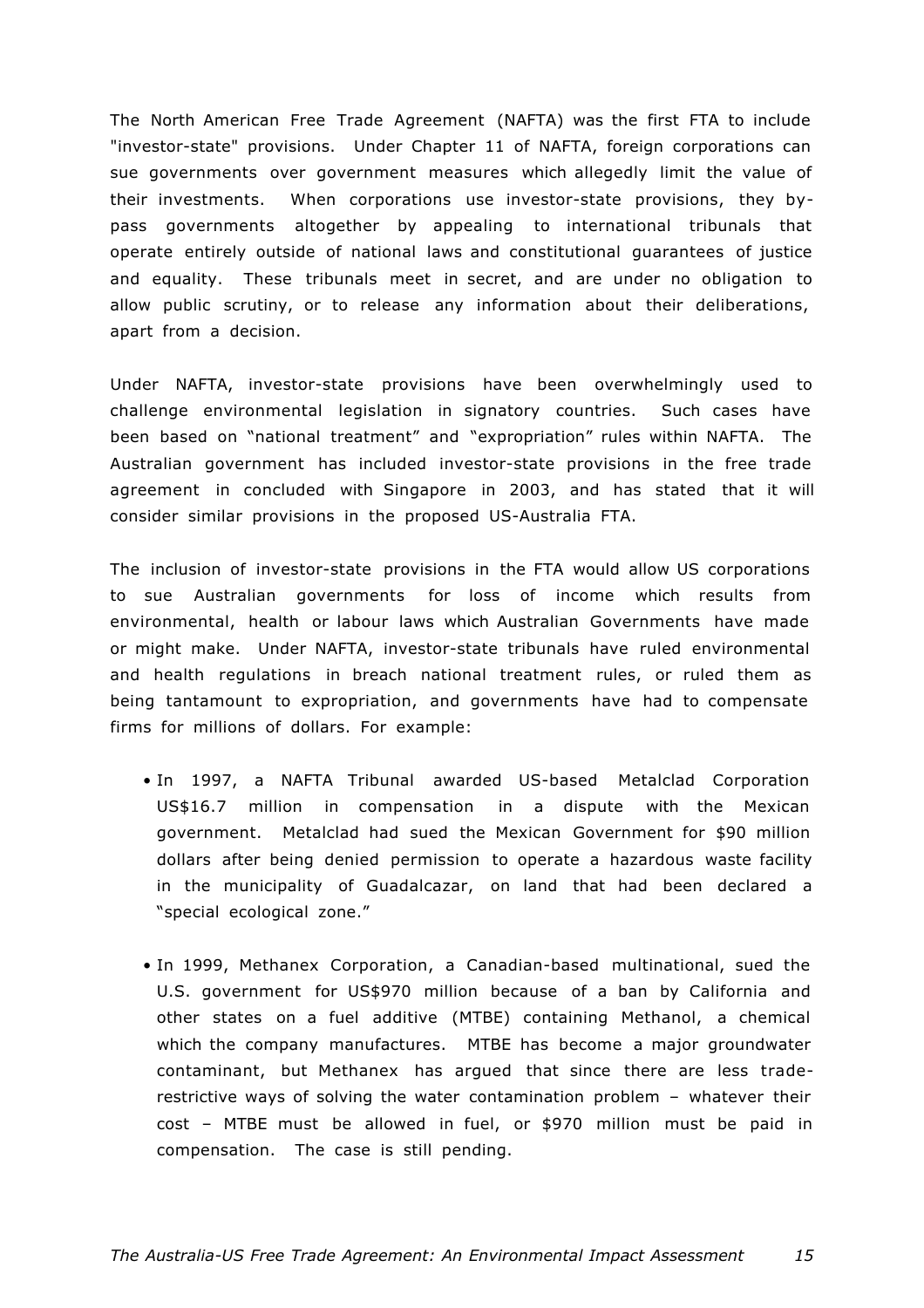• In 1999, Sun Belt Water Inc., a US-based multinational, sued the Canadian government for US\$10 billion after the government restricted the bulk export of Canadian fresh water. Although it had never exported Canadian water, Sun Belt sued for the company's expected future losses, which it claimed resulted from the domestic legislation. The case is still pending. (Public Citizen, 2001)

Based in this evidence, should investor-state provisions be included in the proposed FTA, they would constitute a clear threat to Australia's environmental regulations.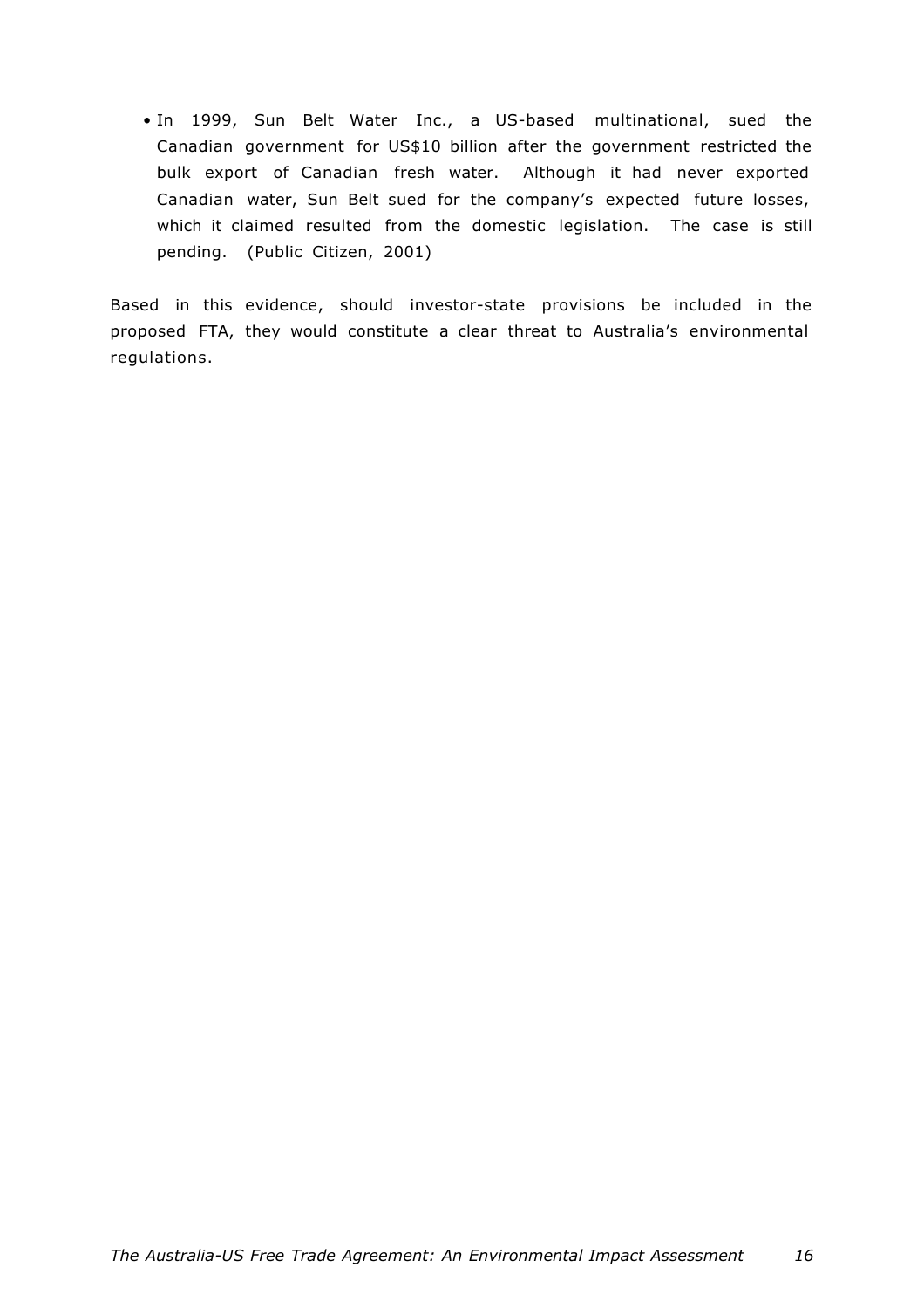# **4. Policy Recommendations**

Consequent to the concerns raised above, this report recommends that the Australian government:

- Immediately commission a comprehensive review of the environmental impacts of a free trade agreement with the US.
- Legislate to ensure a comprehensive environmental impact review is mandatory before the signing of all significant international trade agreements. The process for such a review should include public participation and consultation at all practical opportunities. The results of such a review should also inform and influence the negotiations on the agreement, and negotiators should ensure that environmental considerations are taken into account during negotiations.
- Clearly exclude from the proposed agreement changes to any regulations concerning bio-safety and Genetically Modified Organisms, and changes to Australia's quarantine regulations.
- Clearly exclude from the proposed agreement any form of "investor-state" provisions, or any provisions providing investor rights to challenge domestic regulations or technical standards. Designate Australian and US courts as the sole arbitration bodies for disputes under the agreement.
- Legislate to make all international trade agreements subject to parliamentary scrutiny and dependent on passage through both houses of Federal parliament before taking effect.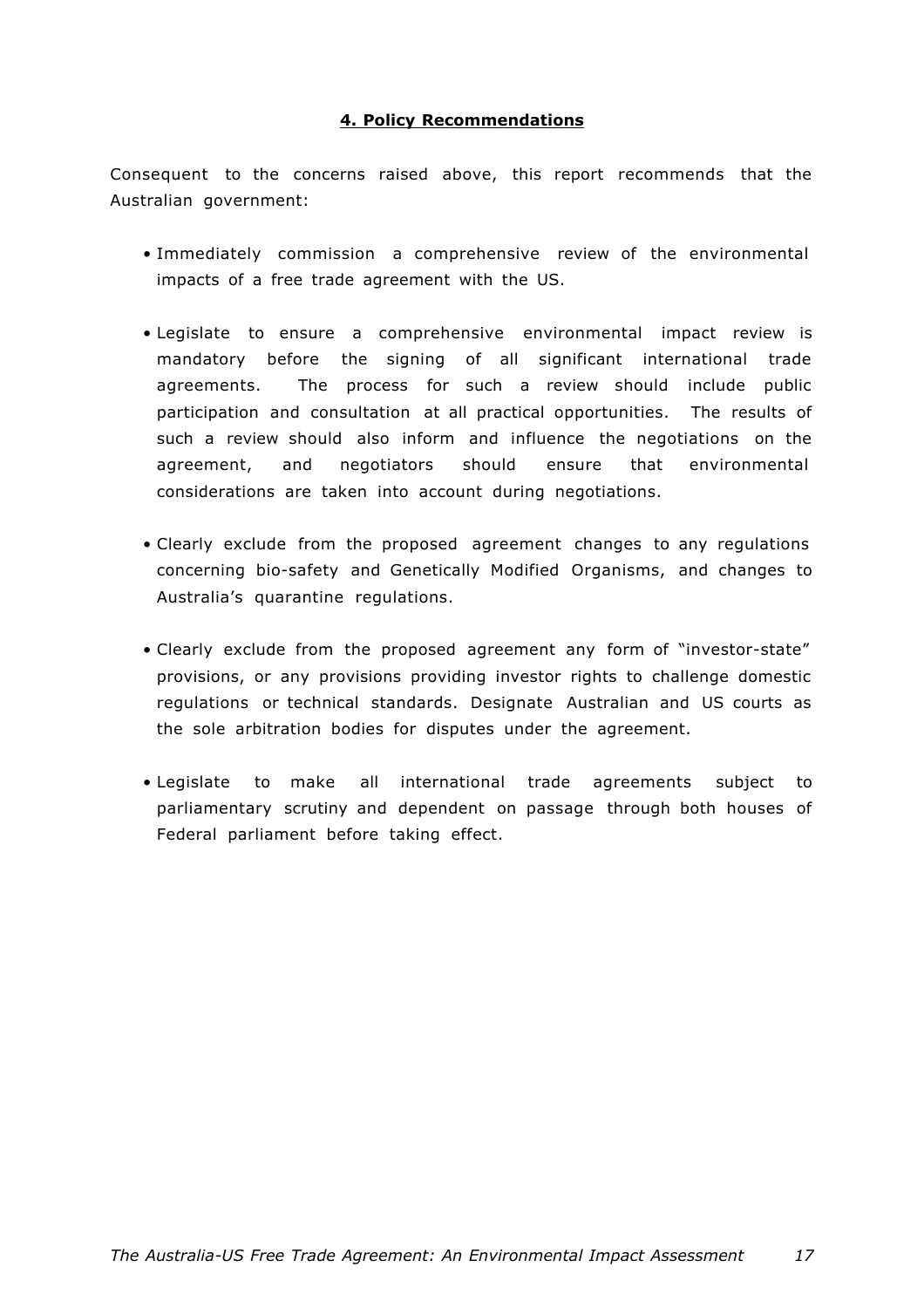#### **REFERENCES**

- AAS (Australian Academy of Science) (1996), *The price of free trade and a healthy environment is eternal vigilance*, Media Release, 13 December 1996: http://www.science.org.au/academy/media/aqis.htm
- ABC (Australian Broadcasting Corporation) (2002), "Top End Land Clearing", *Earth Beat*, Radio National, 7 December 2002: http://www.abc.net.au/rn/science/earth/stories/s740428.htm
- ABS (Australian Bureau of Statistics) (1998), *Australian Social Trends 1998: People & the Environment - Use of Resources: Household Energy Use,* Canberra, Australia: http://www.abs.gov.au/ausstats/abs@.nsf/0/1DDF10C29E1C558ACA2569 AD000402D6?Open
- ABS (Australian Bureau of Statistics) (2001), *Energy and greenhouse gas emissions accounts.* Canberra, Canberra, Australia: http://www.abs.gov.au/ausstats/abs@.nsf/0/3C48092D51139CD6CA256A 4E000198B7?Open
- ABS (Australian Bureau of Statistics) (2002), "Australian energy consumption allocated to final use," *Australian Bureau of Statistics Yearbook 2002*, Canberra, Australia: Australia: Australia: Australia: Australia: Australia: Australia: Australia: Australia: Australia: Australia: Australia: Australia: Australia: Australia: Australia: Australia: Australia: Australia: Aus http://www.abs.gov.au/ausstats/abs@.nsf/0/ECA9F6260DC0B2D7CA256B 35007B4F33?Open
- ABS (Australian Bureau of Statistics) (2003), "Energy and the Environment Greenhouse gas emissions", *Australian Bureau of Statistics Yearbook 2003*, Canberra, Australia: Australia: Australia: Australia: Australia: Australia: Australia: Australia: Australia: Australia: Australia: Australia: Australia: Australia: Australia: Australia: Australia: Australia: Australia: Aus http://www.abs.gov.au/ausstats/abs@.nsf/Lookup/13DFCAA2FFF83FC1CA 256CAE0015A73F
- AGO (Australian Greenhouse Office) (1998), *Strategic Study of Household Energy and Greenhouse Issues*, Canberra, Australia, June 1998: http://www.greenhouse.gov.au/coolcommunities/strategic/chapter2.htm
- AGO (Australian Greenhouse Office) (2002), *National Greenhouse Gas Inventory 2000 with Methodology Supplements*, Canberra, Australia: http://www.greenhouse.gov.au/inventory/2000/emissions2000.html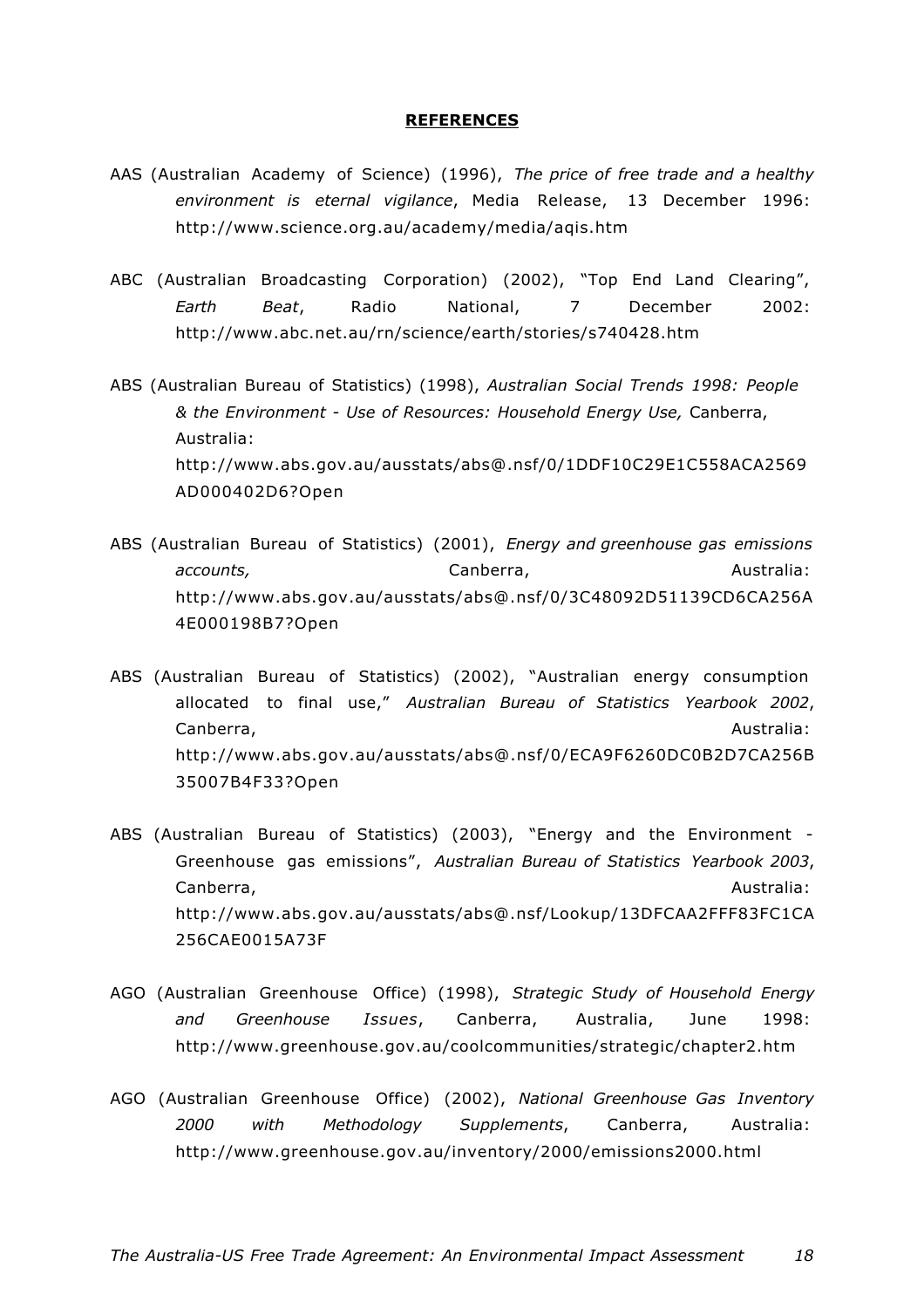- AGO (Australian Greenhouse Office) (2003), *Sustainable Transport Homepage,*  Canberra, Australia: http://www.greenhouse.gov.au/transport/index.html
- ASEC (Australian State of the Environment Committee) (2001), *Australia State of the Environment 2001*, Department of Environment and Heritage, Canberra, Australia: http://www.deh.gov.au/soe/2001/contents.html
- Brown, Paul & Vidal, John (2003), "Two GM crops face ban for damaging wildlife" *The Guardian,* October 17, 2003, London, UK, http://www.guardian.co.uk/guardianpolitics/story/0,3605,1064936,00.htm l
- CIE (Centre for International Economics) (2001) *The Economic Impact of an Australian US Free Trade Area,* Canberra, Australia: http://www.intecon.com.au/pdf/Final%20DFAT%20report.pdf
- Corbett J & Fischbeck P (1997), "Emissions from Ships", *Science,* American Association for the Advancement of Science, Washington, DC, USA, 31 October, 1997.
- Foran, Barney & Lenzen, Manfred (2001), "An Input-Output Analysis of Australian Water Usage", *Water Policy* 3 (2001), Elsevier Science Ltd, pp. 321-340.
- Foran, Barney & Poldy, Franzi (2002), *Future Dilemmas: Options to 2050 for Australia's population, technology, resources and environment*, Resource Futures Program, CSIRO Sustainable Ecosystems, Canberra, Australia: http://www.cse.csiro.au/research/Program5/futuredilemmas/index.htm
- DAFFA (Commonwealth Department of Agriculture, Fisheries and Forestry) (2001), "Australian Agriculture Assessment 2001", *National Land and Water Resource Audit*, Bureau of Rural Sciences, Canberra, Australia: http://audit.ea.gov.au/anra/agriculture/docs/national/Agriculture\_Content s.html
- DFAT (Commonwealth Department of Foreign Affairs and Trade) (2003), *Trade in Agriculture: Agriculture and the WTO*, Canberra, Australia, http://www.dfat.gov.au/trade/negotiations/trade\_in\_agriculture.html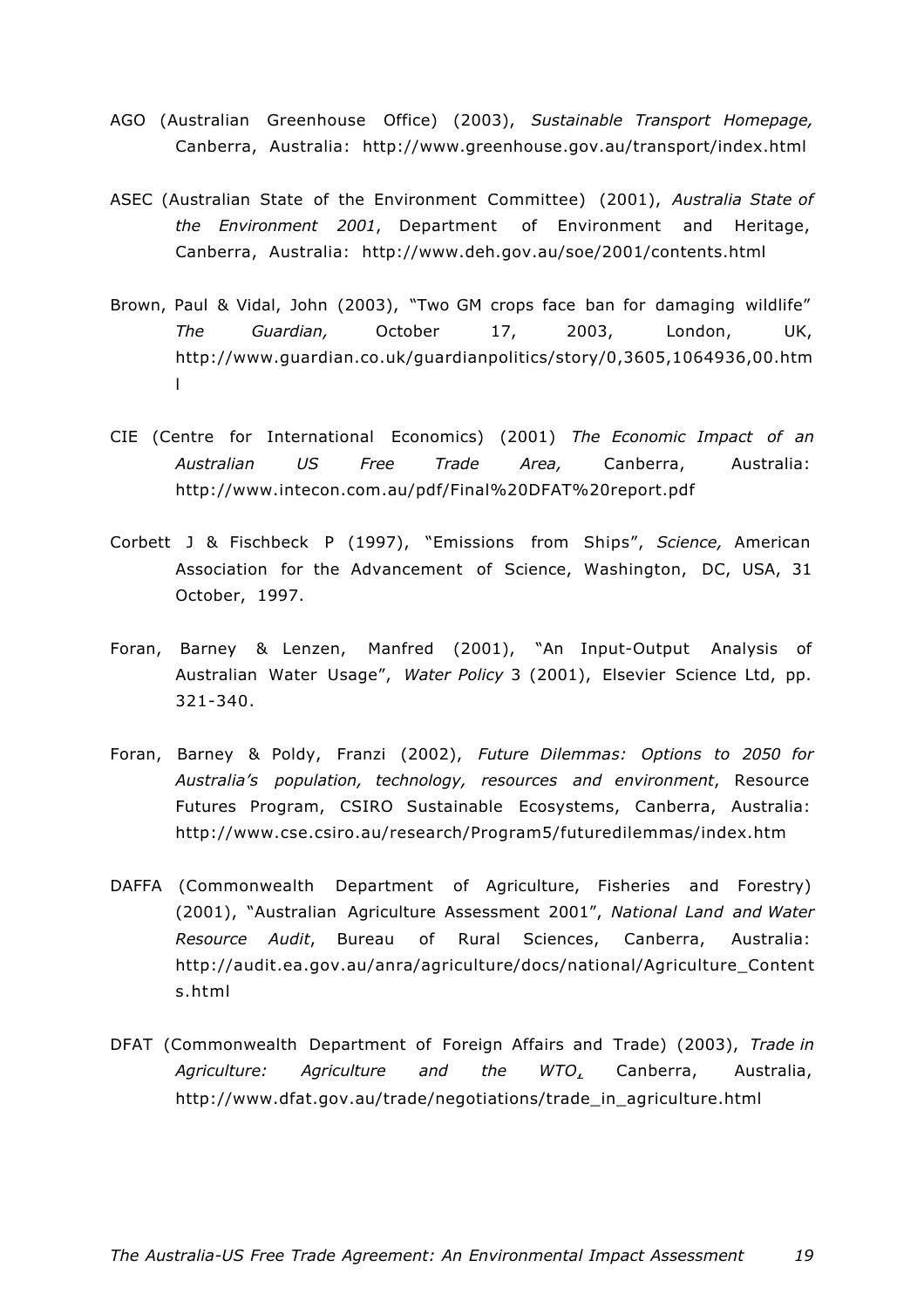- DFAT (Commonwealth Department of Foreign Affairs and Trade) (2003a), *Australia: Well Placed in the Global New Economy*, Innovative Australia Fact Sheets, Canberra, Canberra, Australia, Australia, http://www.dfat.gov.au/facts/innovative/fs03.html
- Garnaut, John & Overington, Caroline (2003), "US trade deal may end in court" *Sydney Morning Herald*, Sydney, Australia, 18 July 2003, http://www.smh.com.au/text/articles/2003/07/17/1058035139206.htm
- NAFI (National Association of Forest Industries) (2003), *Facts and Figures: Woodchipping:* http://www.nafi.com.au/faq/index.php3?fact=9
- Productivity Commission (2003), *Industries, Land Use and Water Quality in the Great Barrier Reef Catchment,* Research Report, Canberra, Australia, February 2003: http://www.pc.gov.au/study/gbr/finalreport/index.html
- SRRATLC (Senate Rural and Regional Affairs and Transport Legislation Committee) (2000), *An Appropriate Level of Protection? The Importation of Salmon Products: A case study of the Administration of Australian Quarantine and the Impact of International Trade Arrangements*, Canberra, Australia, 5 June 2000, http://www.aph.gov.au/senate/committee/rrat\_ctte/salmon\_final/report/c ontents.htm
- SEAC (State of the Environment Advisory Council) 1996 *Australia State of the Environment 1996: An Independent Report Presented to the Commonwealth Minister for the Environment*, Department of Environment and Heritage, Canberra, Australia: http://www.deh.gov.au/soe/soe96/index.html
- UNFAO (United Nations Food and Agriculture Organisation) (2003), "Fertilisers", *FAOSTAT Agriculture Database*, Rome, Italy, http://apps.fao.org/page/collections?subset=agriculture
- UNFCCC (United Nations Framework Convention on Climate Change) (1999), *Methodological Issues: Emissions Resulting from Fuel Used for International Transportation – Note by the Secretariat*, 11 May 1999, http://unfccc.int/resource/docs/1999/sbsta/inf04.pdf
- USTR (United States Trade Representative) (2003), *Final Environmental Review of the U.S.-Chile Free Trade Agreement*, Washington, DC, USA, June 2003: http://www.ustr.gov/environment/tpa/chile-environment.pdf